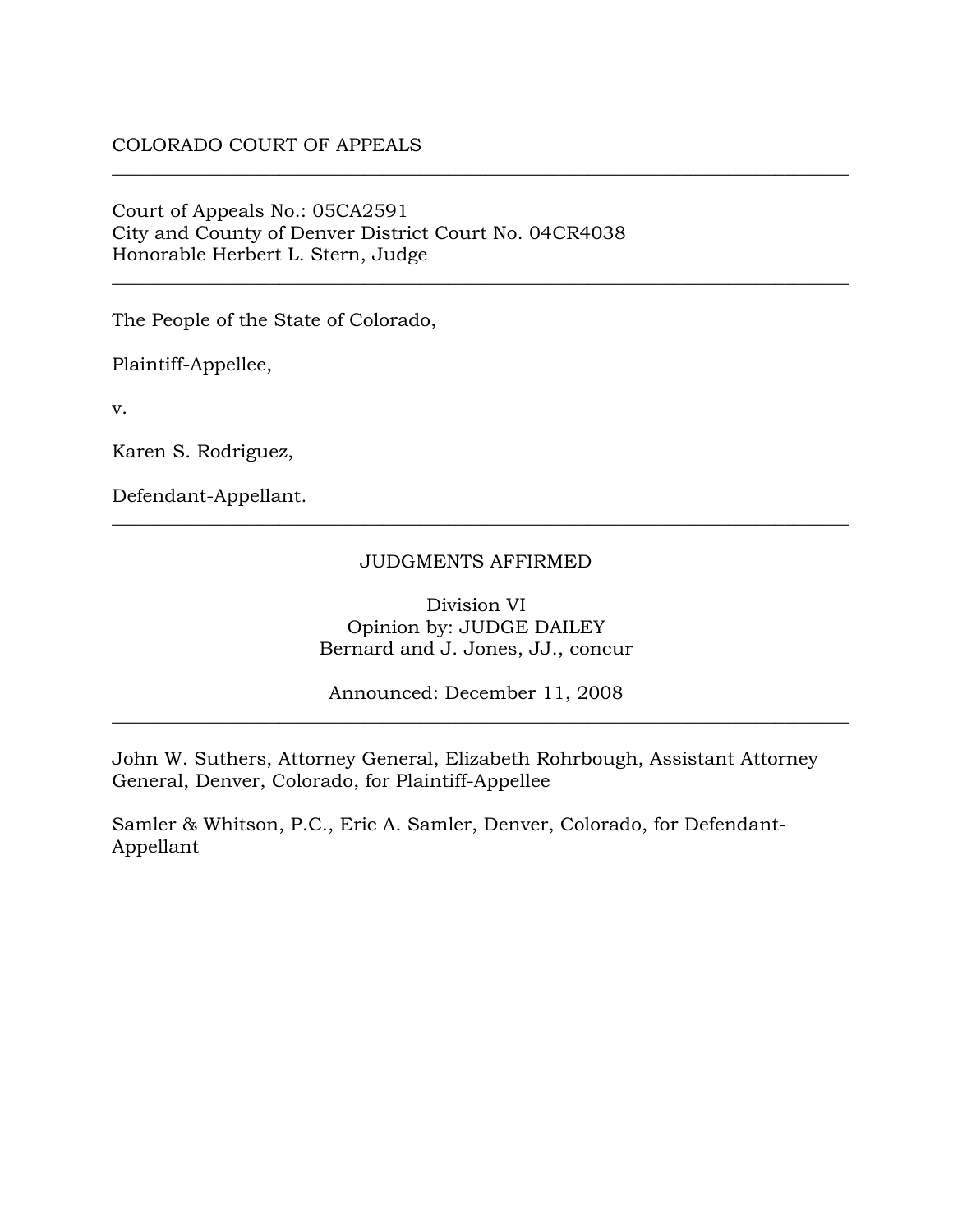Defendant, Karen S. Rodriguez, appeals the judgments of conviction entered on jury verdicts finding her guilty, under a complicity theory, of numerous counts of attempted and completed aggravated incest, sexual assault on a child, and sexual assault on a child by one in a position of trust. We affirm.

Defendant's husband physically, emotionally, and sexually abused defendant, their youngest daughter, M.R., and defendant's son from a prior relationship, M.H. The husband abused the son over a ten- to twelve-year period and abused the daughter throughout the year before his arrest.

Defendant facilitated the husband's offenses by bringing the children to him to be sexually abused. At trial, she asserted that she acted under duress as a result of the husband's extreme emotional, physical, and sexual abuse perpetrated against her.

The prosecution's theory was that, although defendant had herself been severely abused by her husband, the abuse had not been severe enough that she could not have protected the children from her husband.

The jury found defendant guilty of the twenty-four counts charged against her. After merging several of those convictions, the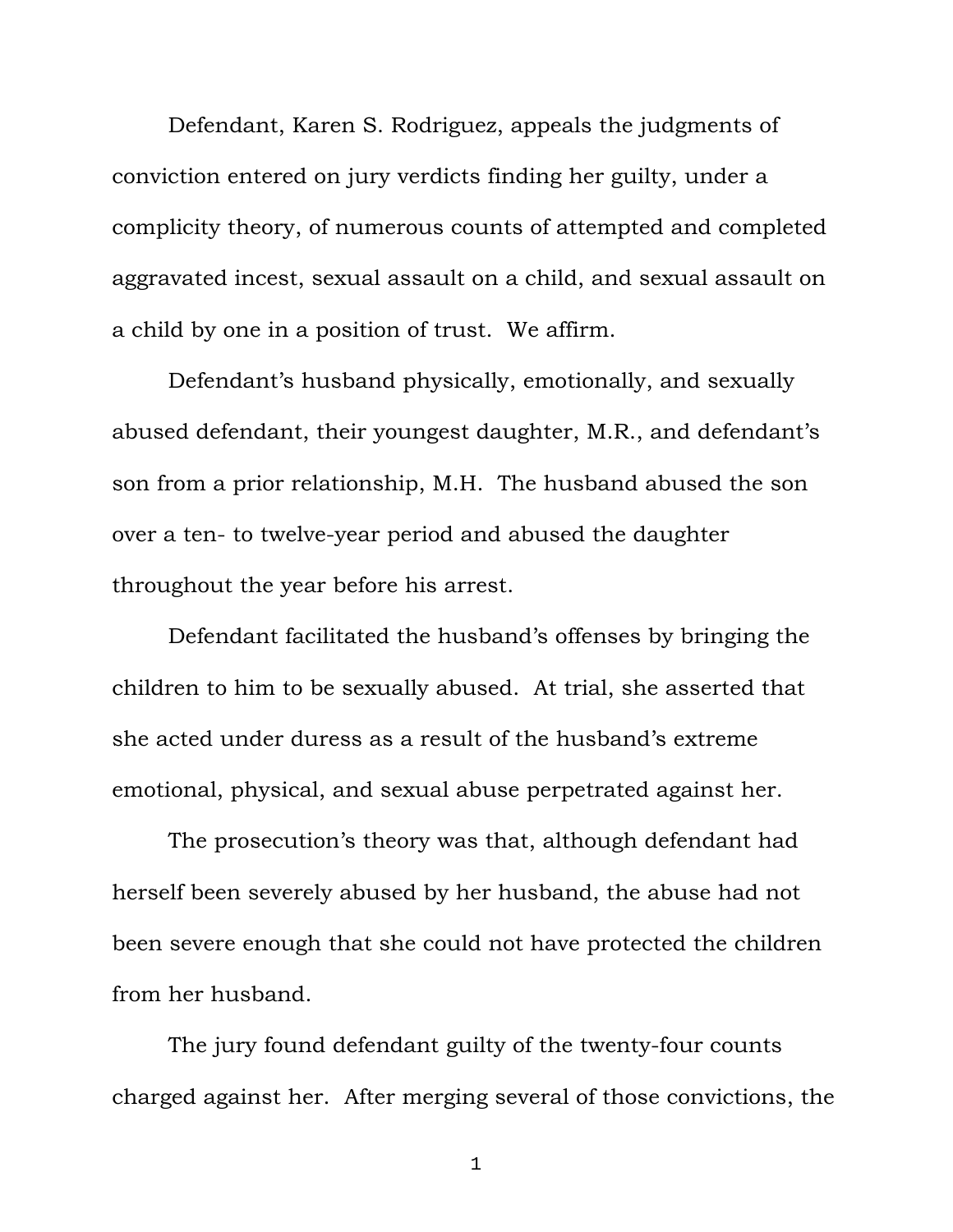trial court sentenced defendant to an aggregate term of 118 years to life imprisonment.

## *I. Use of Closed-Circuit Television Procedure*

Defendant contends that the trial court violated her rights to be present at trial and to confront adverse witnesses as a result of the procedure it used to obtain the testimony of M.R. We conclude that reversal is not warranted.

Here, the prosecution moved, under the statutory provision currently codified at section 16-10-402, C.R.S. 2008, to use a closed-circuit television procedure to allow ten-year-old M.R. to testify outside defendant's physical presence. Based on the testimony of a social worker, the trial court granted the prosecution's motion. Under the procedure adopted by the trial court, (1) M.R. testified in open court; (2) defendant watched M.R. testify via closed-circuit television from the judge's chambers; and (3) (as the court informed the jury) the trial could, on occasion, be suspended so counsel, who remained in the courtroom, could consult with defendant about M.R.'s testimony. The record reflects a recess was taken before defense counsel cross-examined M.R. to allow defendant and defense counsel to confer.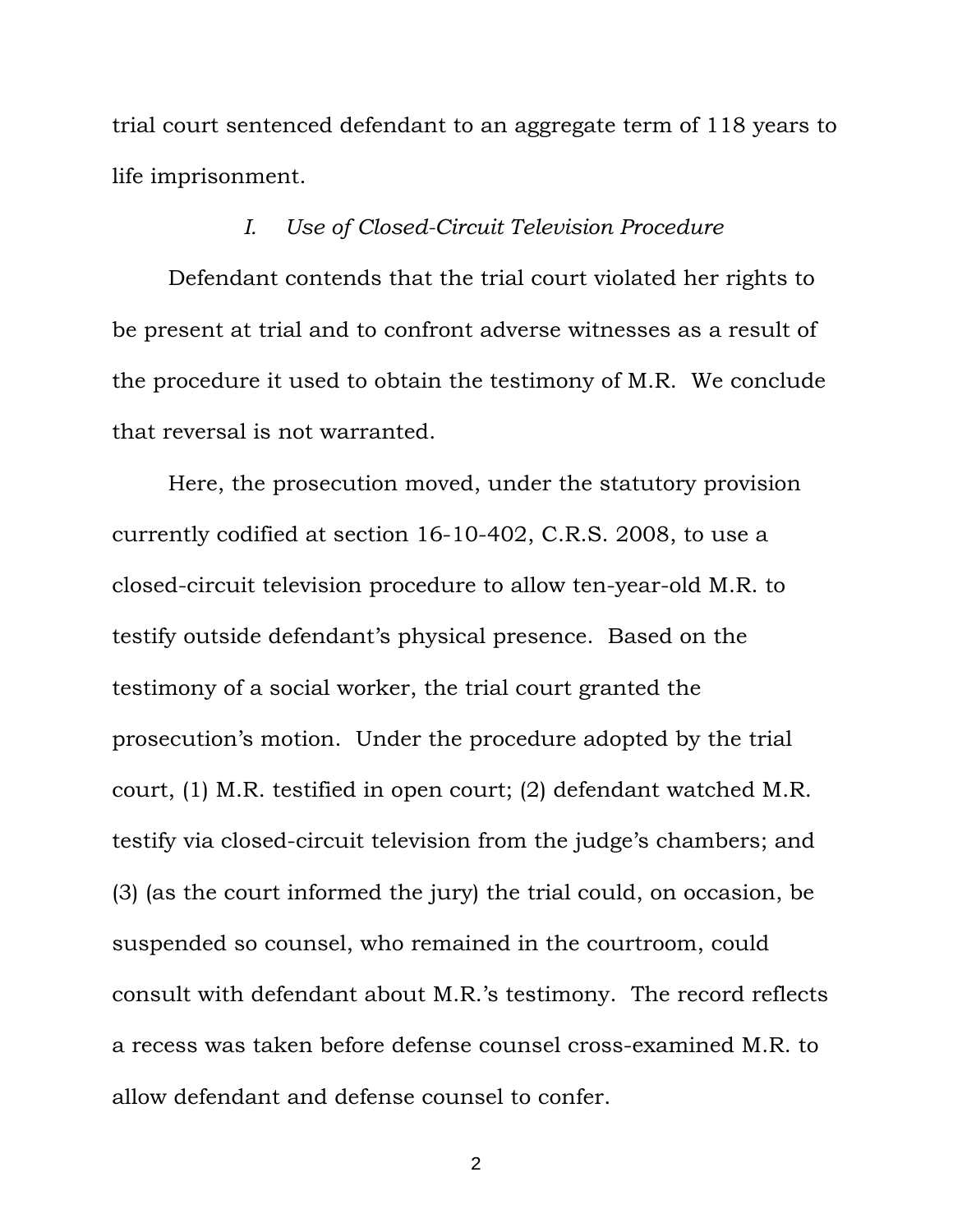In the trial court, defense counsel expressed concern that (1) separating the witness from defendant in this manner would cause a prejudicial effect in the minds of the jury that would be difficult to overcome; (2) he would not be able to "get input from his client"; and (3) his being separated from defendant raised "constitutional problems" about his ability to simultaneously counsel her and assist in her defense. Defense counsel was noncommittal about whether, if a closed-circuit television procedure were utilized, the witness or defendant should remain in the courtroom.

The trial court considered defense counsel's comments as constituting an objection to the use of closed-circuit television to obtain M.R.'s testimony. However, in our view, it is highly questionable whether those comments were sufficient to properly preserve for appellate review the claims defendant now makes on appeal.

The purpose of an objection is not only to express disagreement with a proposed course of action, but also to identify the grounds for disagreement. An objection must be specific enough to provide the trial court with a meaningful opportunity to prevent or correct error. *See Vigil v. People*, 134 Colo. 126, 129, 300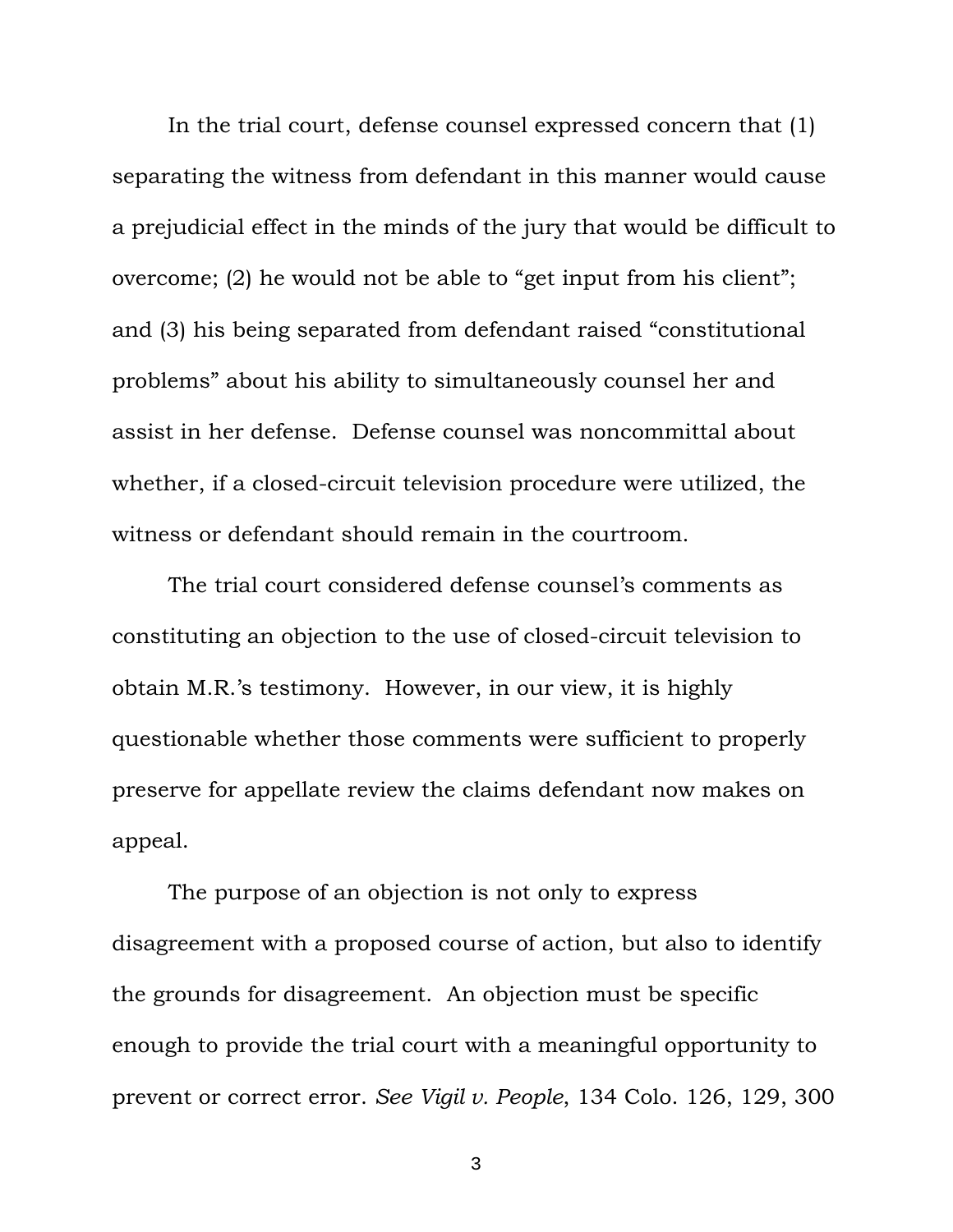P.2d 545, 547 (1956); *Borquez v. Robert C. Ozer, P.C.*, 923 P.2d 166, 171 (Colo. App. 1995), *aff'd in part and rev'd in part*, 940 P.2d 371 (Colo. 1997).

Here, it is not altogether evident that defense counsel's comments would have alerted the trial court or the prosecutor to the contentions she raises on appeal, that is, that the procedure used by the court violated her rights under the federal constitution or state statute to be present in court to confront M.R. face-to-face. Nonetheless, for purposes of resolving this issue, we will assume that those contentions have been properly preserved for review.

 We do not, however, engage in the same assumption regarding those of defendant's arguments that are based on independent, state constitutional grounds. Where, as here, a defendant does not make a specific objection, with a separate argument, under the state constitution, we must presume the defendant's objections are based on federal, not state, constitutional grounds, and limit our review accordingly. *Cf. People v. Gann*, 724 P.2d 1318, 1320-21 (Colo. 1986) (where defendant's motion to dismiss referred generally to "due process" and the district court failed to make any specific reference to the Colorado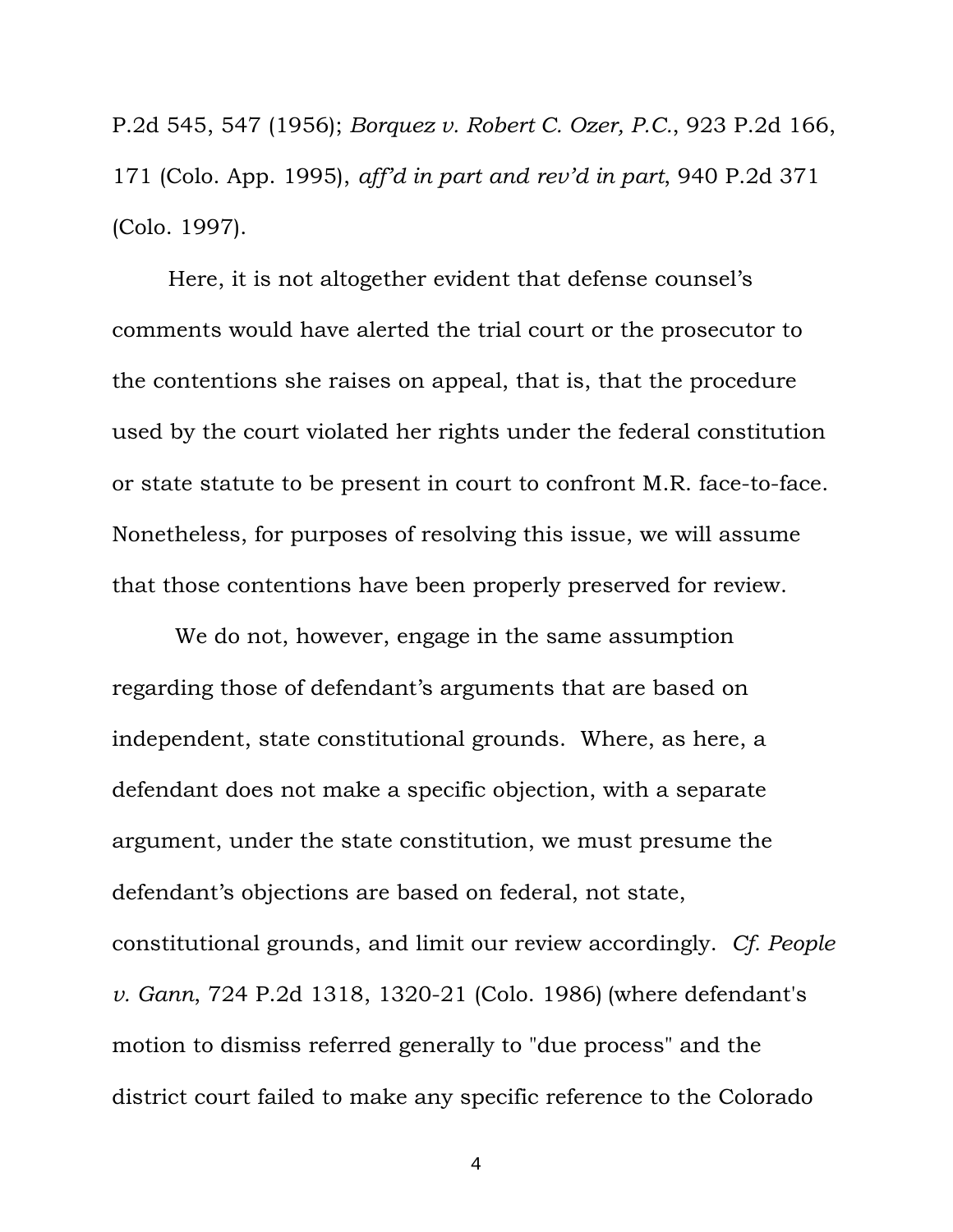Constitution in its order of dismissal, appellate court must presume that both the motion and the lower court's ruling were based exclusively on federal constitutional standards).

A defendant has a federal constitutional right to confront adverse witnesses at trial. *See* U.S. Const. amend. VI. A defendant also has a closely related, but not identical, federal constitutional right to be present at critical stages of his or her trial. *See United States v. Gagnon*, 470 U.S. 522, 526, 105 S.Ct. 1482, 1484, 84 L.Ed.2d 486 (1985) (the "right to presence is rooted to a large extent in the Confrontation Clause of the Sixth Amendment, but . . . this right is [also] protected by the Due Process Clause in some situations where the defendant is not actually confronting witnesses or evidence against him" or her (citation omitted)).

Contrary to defendant's assertion, the federal constitution does not require that a defendant be allowed in all instances to confront an adverse witness face-to-face in court. In *Maryland v. Craig*, 497 U.S. 836, 855-56, 110 S.Ct. 3157, 3169, 111 L.Ed.2d 666 (1990), a closely divided Supreme Court upheld a defendant's sexual assault convictions despite the victims' having testified outside the defendant's presence via one-way, closed-circuit television. The Supreme Court reasoned that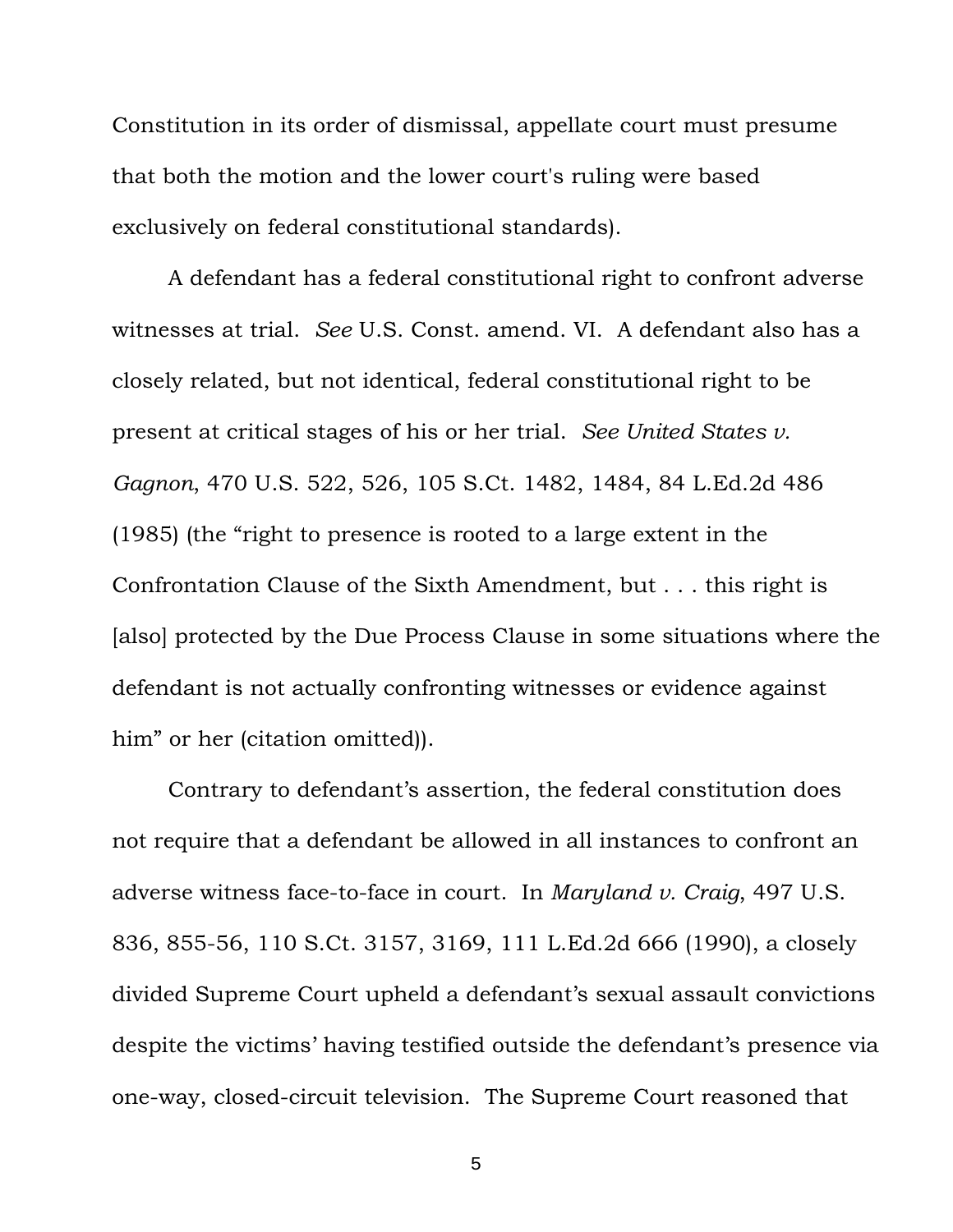the "preference" for face-to-face confrontation "must occasionally give way to considerations of public policy and the necessities of the case." *Id*. at 848, 110 S.Ct. at 3165 (quoting *Mattox v. United States*, 156 U.S. 237, 243, 15 S.Ct. 337, 340, 39 L.Ed. 409 (1895)).

In *Craig*, the Court recognized that a state's interest in protecting the physical and psychological well-being of child abuse victims could, in some cases, be sufficiently important to outweigh a defendant's right to be face-to-face with his or her accusers in court. *Id*. at 853-56, 110 S.Ct. at 3168-69. Such a case is presented when the trial court finds that (1) a special procedure is necessary to protect the welfare of the particular child witness; (2) the particular child witness would be traumatized by the presence of the defendant –- not by the proceedings generally; and (3) the child witness will suffer more than de minimis emotional distress if forced to testify in the presence of the defendant. *Id.*

In Colorado, the General Assembly has enacted a statute, section 16-10-402 (formerly found at section 18-3-413.5, C.R.S.), representing its judgment as to how best, and under what circumstances, to accommodate the public's interest in protecting testifying young child sex assault victims consistent with a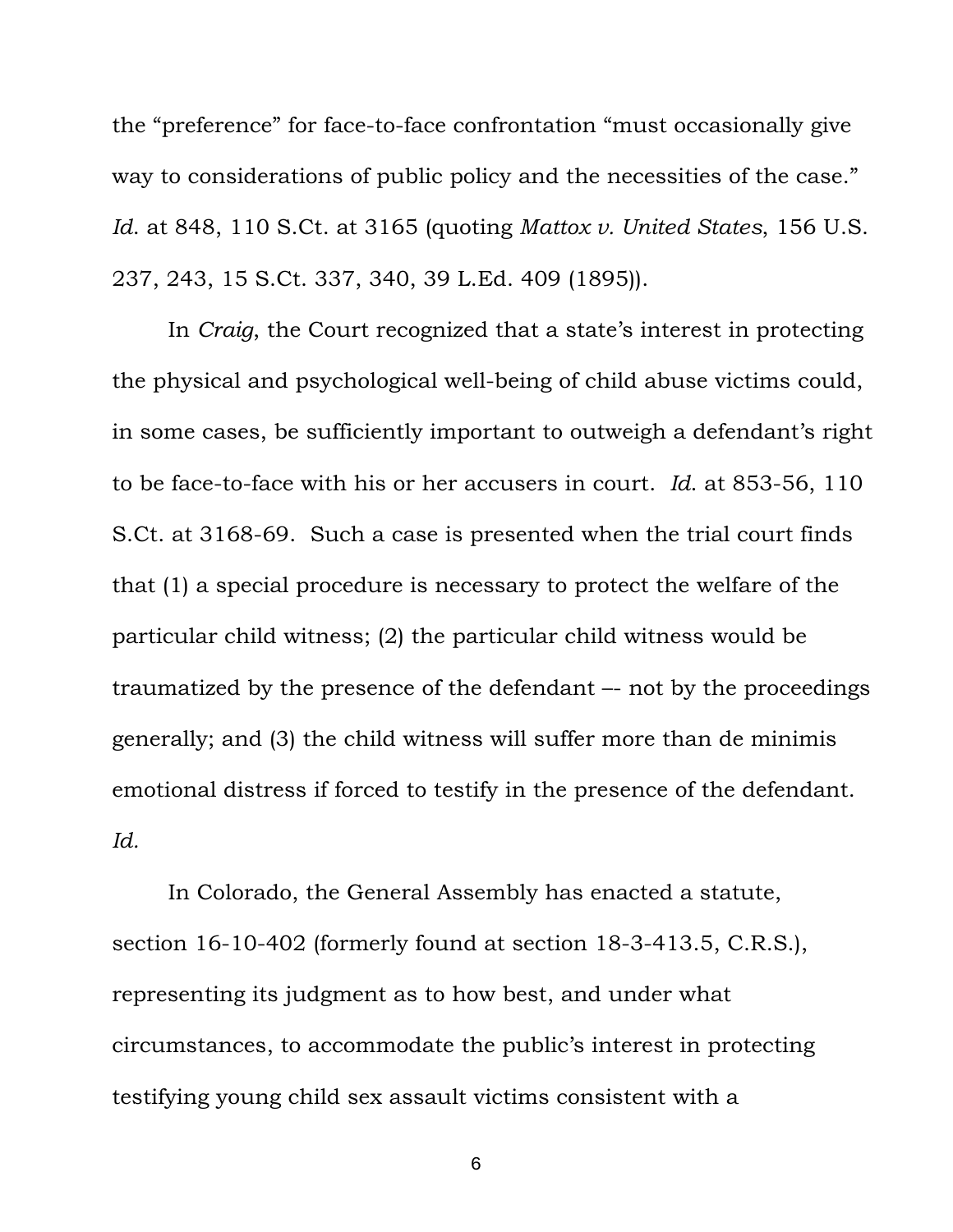defendant's right to confront adverse witnesses. *See People v. Mosley*, 167 P.3d 157, 161 (Colo. App. 2007). Consistent with *Craig*, section 16-10-402 authorizes the use of closed-circuit television to obtain the live testimony of a sex assault victim who "at the time of trial [was] . . . less than twelve years of age" when "the testimony by the witness in the courtroom and in the presence of the defendant would result in the witness suffering serious emotional distress or trauma such that the witness would not be able to reasonably communicate." § 16-10-402(1)(a)(II), C.R.S. 2008.

Here, the trial court did not make any explicit findings regarding the impact on M.R. of her testifying in defendant's presence. However, in granting the motion, the court implicitly made the requisite determinations.

The record supports the trial court's decision. The social worker who provided therapy to M.R. opined that "it would retraumatize [M.R.] greatly to testify . . . in the physical presence of . . . her mother." And, when asked by the court whether M.R.'s ability to communicate would be impaired if she were to testify in court, as opposed to through closed-circuit television, the social worker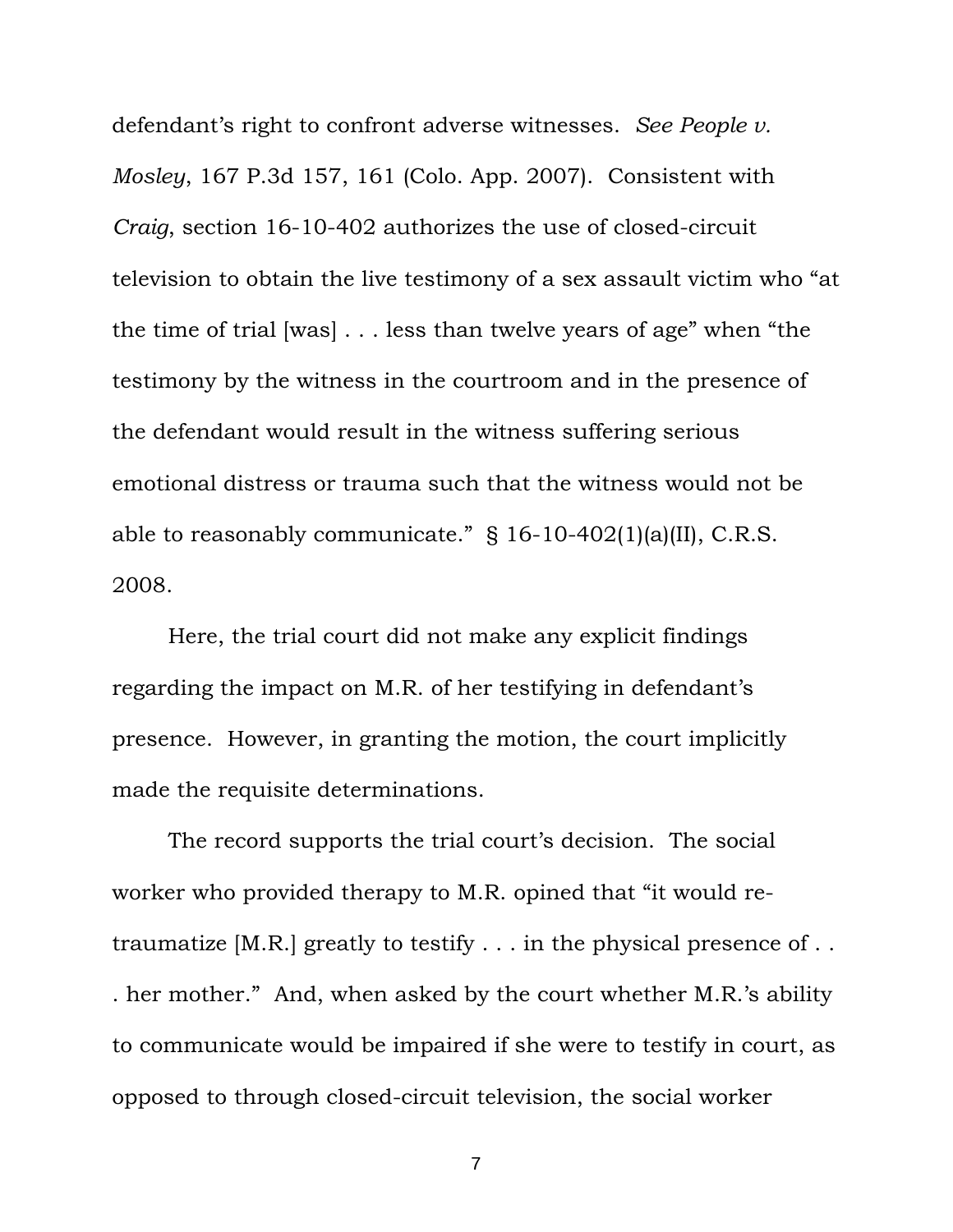answered, "I believe as she's realized the enormity of what has happened, she has become more emotionally effected [sic] by reliving these events through discussion." Subsequently, the social worker added, "70 to 80% of the trauma would be associated with seeing her mother, having to testify in her mother's physical presence."

From this testimony, the trial court could reasonably have inferred that forcing an emotionally traumatized ten-year-old child to testify in front of her mother, who had repeatedly assisted in sexually abusing her, would cause her to be unable to reasonably communicate.

Defendant asserts, however, that the trial court did not use the precise closed-circuit television procedure prescribed by section 16-10-402. Although we agree, we conclude that, under the circumstances of this case, the error was harmless.

Under section 16-10-402(2) and (5), C.R.S. 2008, unless the parties stipulate otherwise, the judge, jury, and defendant are to remain in the courtroom, while the witness, the prosecutor, and defense counsel are to go into another room, from which the witness will testify via closed-circuit television. Here, the parties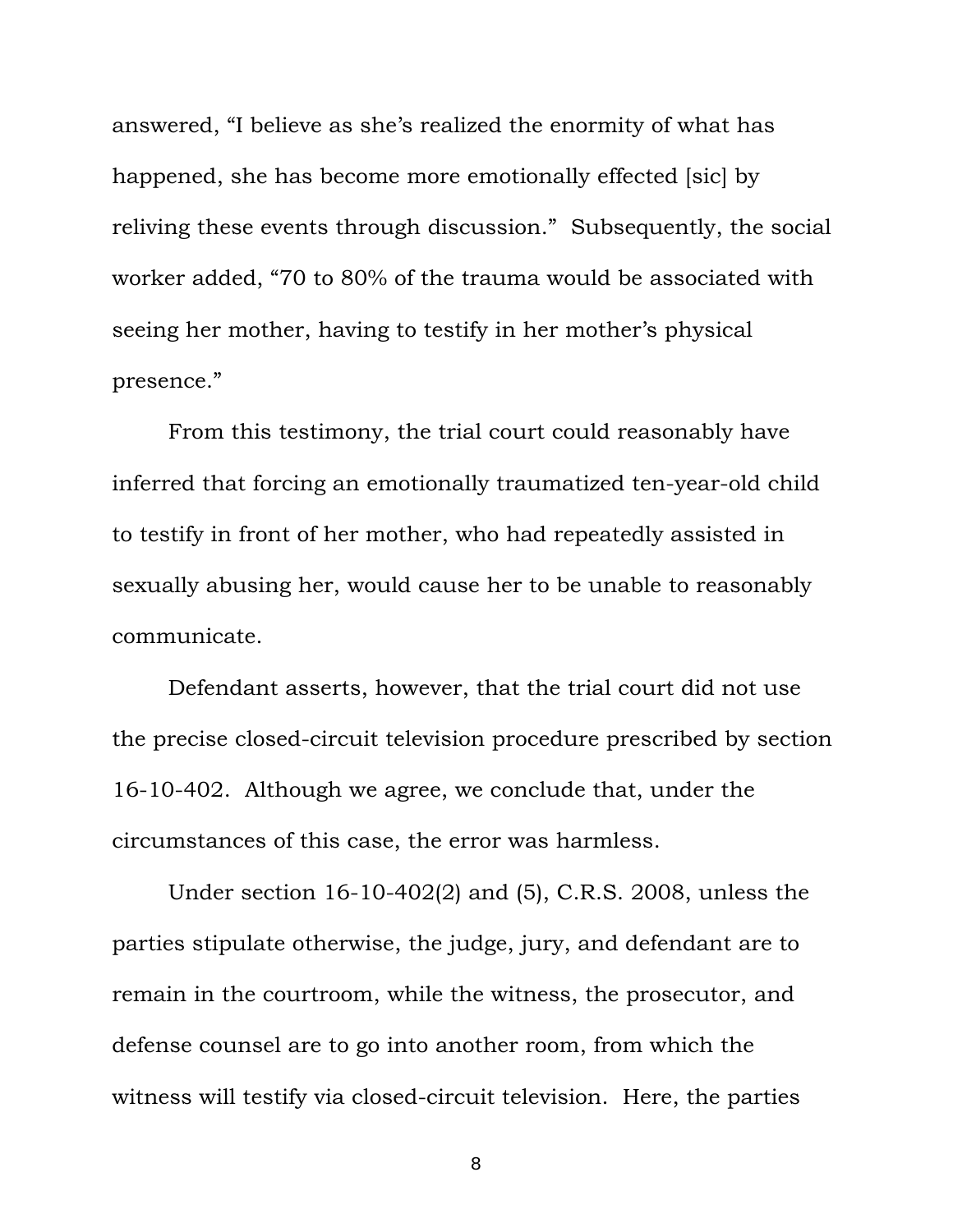did not stipulate to defendant's, instead of M.R.'s, removal from the courtroom.

Also, under section 16-10-402(2)(c), C.R.S. 2008, a defendant "shall be allowed to communicate . . . by an appropriate electronic method" with defense counsel. No electronic method of communication between defendant and her counsel was put into effect here; instead, counsel consulted with defendant only during the recess taken between M.R.'s direct testimony and her crossexamination.

The trial court erred, then, in removing defendant from the courtroom and in not providing an electronic method of communication between defendant and her counsel.

The Michigan Supreme Court has held that a defendant was prejudiced when, in violation of a statutory right to be present during trial, he was removed from the courtroom and allowed to contact his attorney, who remained in the courtroom, only during a recess. The court noted that the defendant "was effectively unable to convey urgent lines of inquiry to his lawyer." *People v. Krueger*, 643 N.W.2d 223, 226 (Mich. 2002).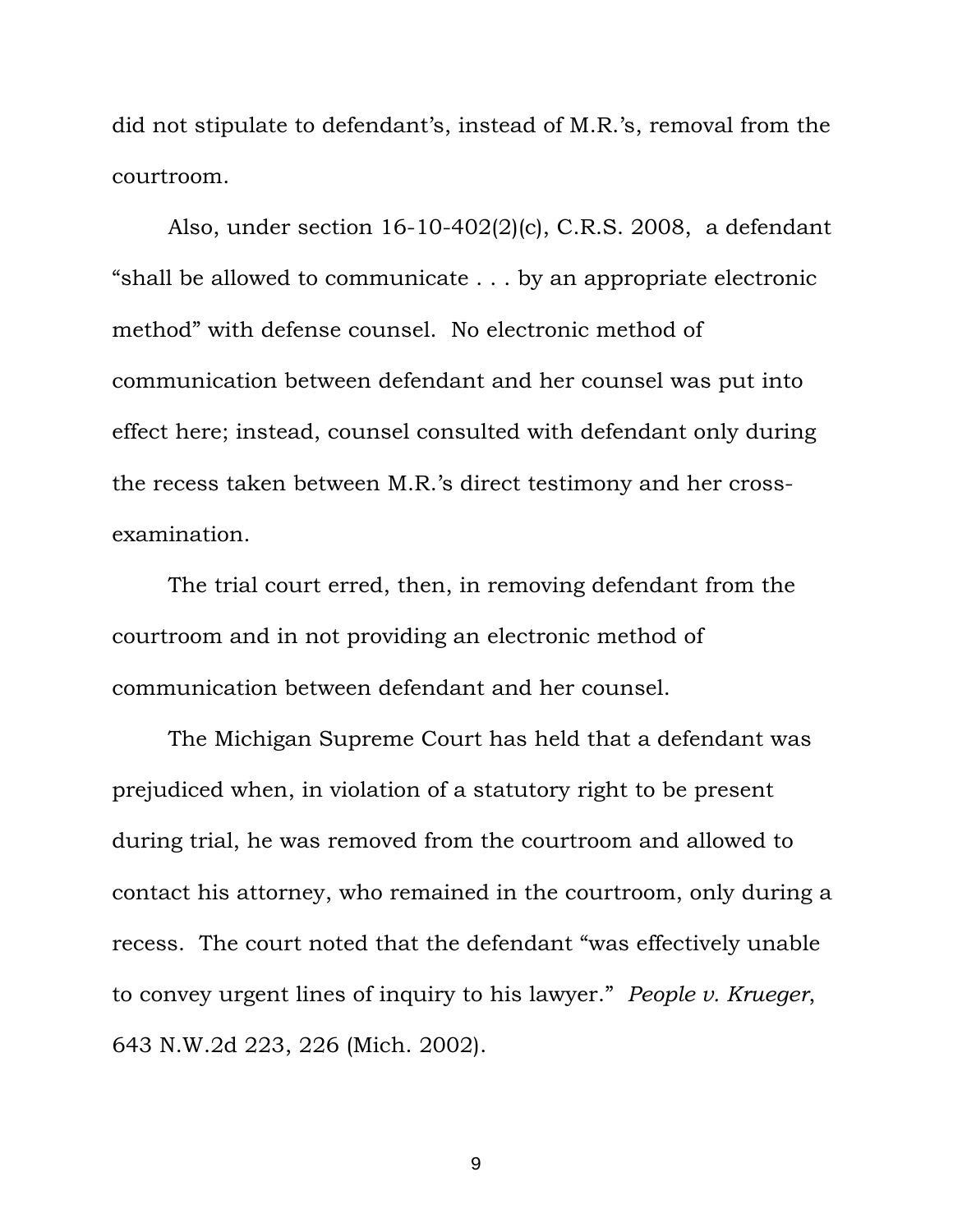Courts in other jurisdictions have held that the Confrontation Clause or the constitutional right to effective assistance of counsel requires that a defendant at all times be able to communicate with his or her attorney during a witness's closed-circuit testimony. *See Myles v. State*, 602 So. 2d 1278, 1279-80 (Fla. 1992) (a defendant's right to communicate with his or her attorney during closed-circuit proceedings is a necessary component of a defendant's state constitutional right to counsel; use of an oral relay system, in which the defendant would be required to communicate with counsel by oral messages delivered by bailiff, violated right under state constitution to assistance of counsel); *People v. Fletcher*, 768 N.E.2d 72, 80 (Ill. App. Ct. 2002) (trial court's failure to provide means of electronic communication with persons in room where victim is testifying denied the defendant access to counsel in violation of his Sixth Amendment right to counsel); *Price v. Commonwealth*, 31 S.W.3d 885, 892 (Ky. 2000) (the defendant's removal from the courtroom to watch witness's testimony over closed-circuit television, without means of continuous audio contact with defense counsel, violated not only the defendant's statutory rights, but also his constitutional rights to confrontation and to be present at every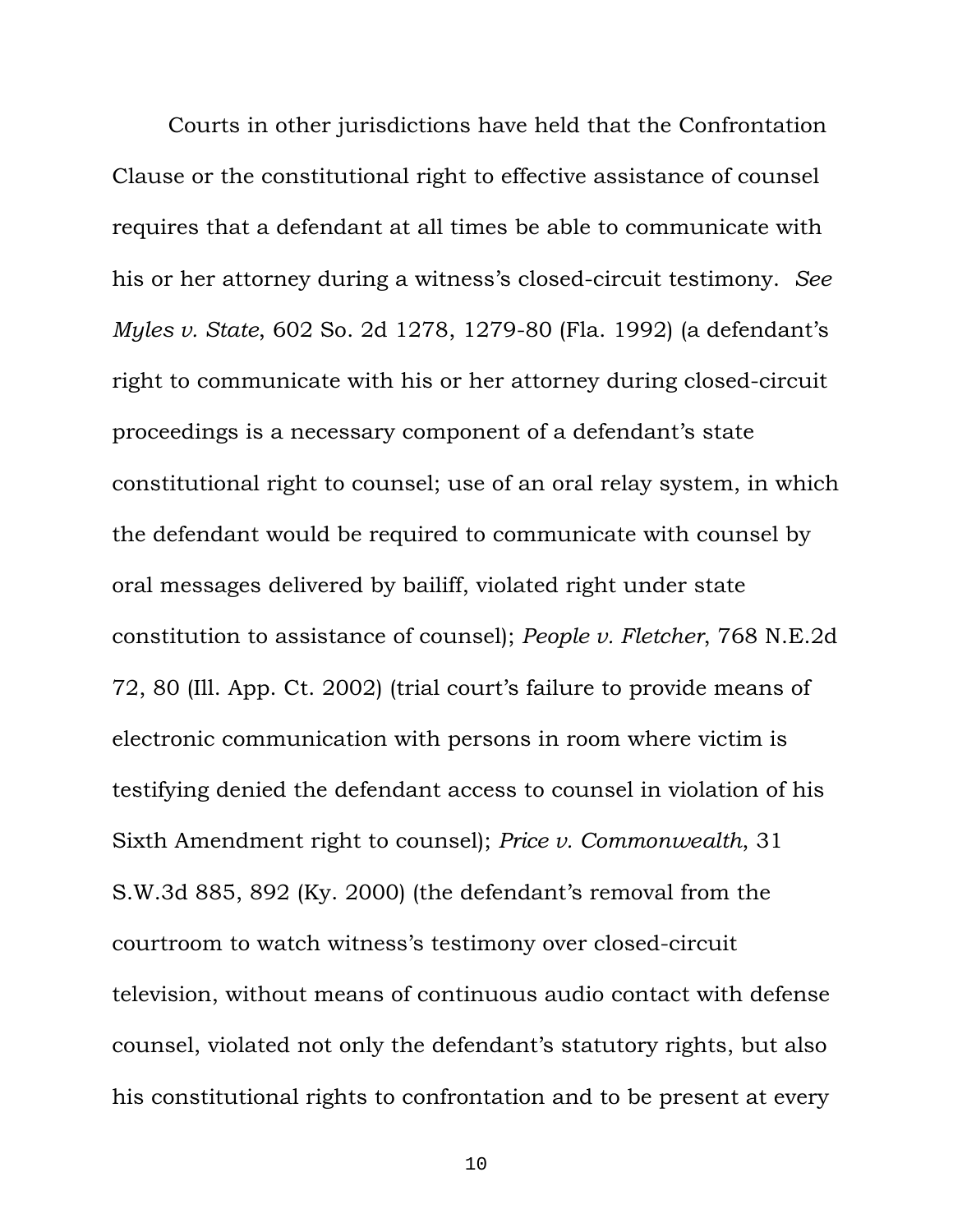critical stage of trial); *State v. Warford*, 389 N.W.2d 575, 582 (Neb.

1986) ("lack of communication between the courtroom and the room in which the witness was testifying unduly inhibited the defendant's confrontation right and was therefore constitutionally

objectionable").

Two types of errors of constitutional magnitude may occur during the course of a criminal proceeding, namely, "trial errors" and "structural errors":

Trial errors are those that may be quantitatively assessed in the context of other evidence presented and are therefore subject to harmless and plain error analyses. Structural errors are the consequences of a defect in the trial that is necessarily unquantifiable and indeterminate, rendering the entire trial fundamentally unfair and warranting automatic reversal.

*People v. Geisendorfer*, 991 P.2d 308, 310 (Colo. App. 1999).

"[M]ost errors do not automatically render a trial unfair," *Sherman v. Smith*, 89 F.3d 1134, 1137 (4th Cir. 1996), but are trial errors subject to harmless or plain error review. *Geisendorfer*, 991 P.2d at 310.

Violations of constitutional rights to confront adverse

witnesses and to be present during trial are "trial," not "structural,"

errors. *See Arteaga-Lansaw v. People*, 159 P.3d 107, 110 (Colo.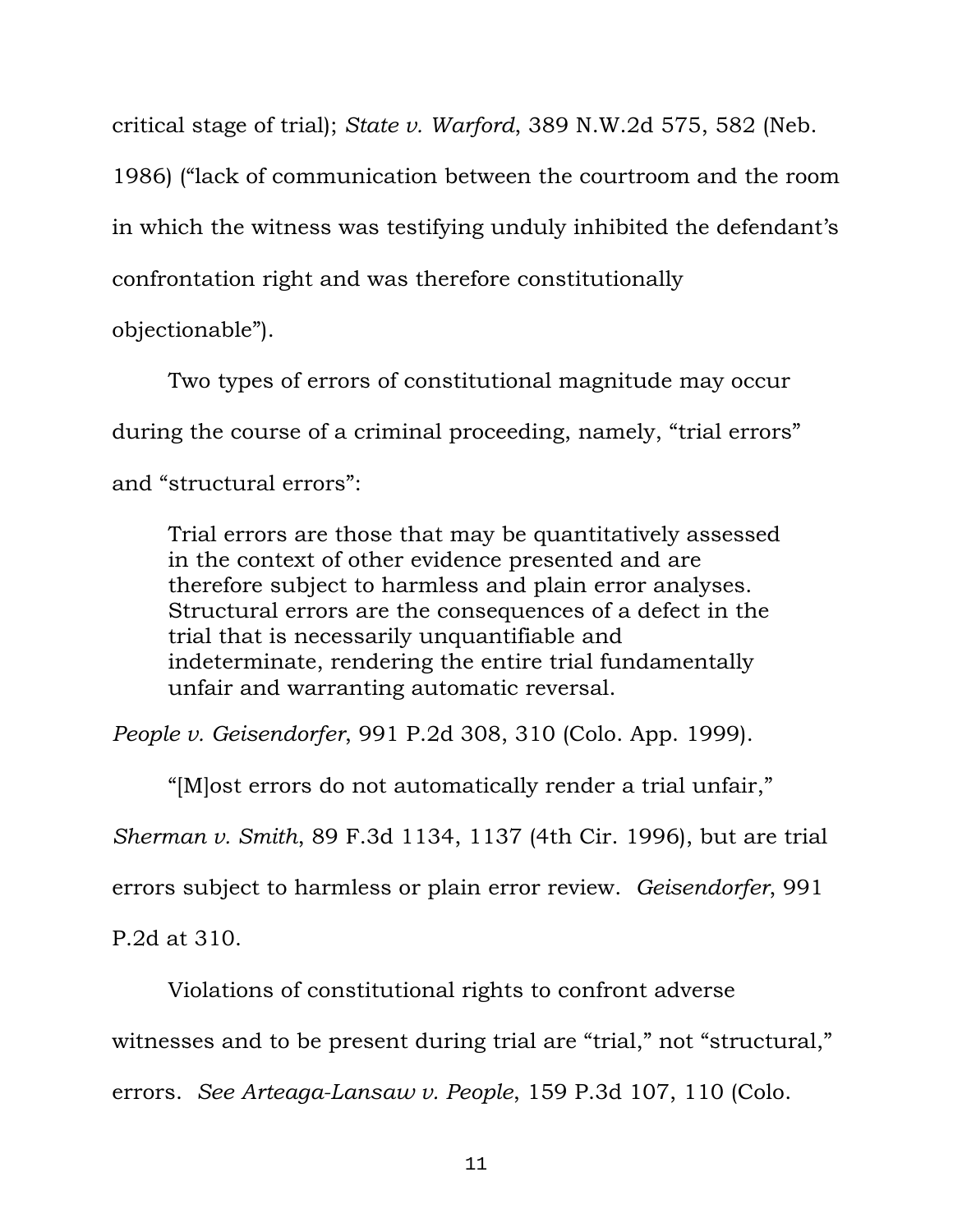2007) ("Confrontation Clause violations are in the nature of trial, rather than structural, error."); *People v. Grace*, 55 P.3d 165, 168- 69 (Colo. App. 2001) (rejecting structural error analysis of violation of the right to be present).

Where trial error is of constitutional dimension, reversal is required unless the appellate court is persuaded beyond a reasonable doubt that the error did not contribute to the conviction. *People v. Scearce*, 87 P.3d 228, 230 (Colo. App. 2003). Where, however, trial error is of a nonconstitutional magnitude, the error will be disregarded unless there is a reasonable probability that the error contributed to the defendant's conviction. *People v. Garcia*, 28 P.3d 340, 344 (Colo. 2001).

We need not decide here whether defendant's removal from the courtroom, without effective means of instantly communicating with counsel, resulted in statutory or constitutional error. This follows because we conclude that reversal would not be required under even the constitutional harmless error test.

Under the constitutional harmless error test, "[i]f there is a reasonable possibility that the defendant could have been prejudiced, the error cannot be harmless beyond a reasonable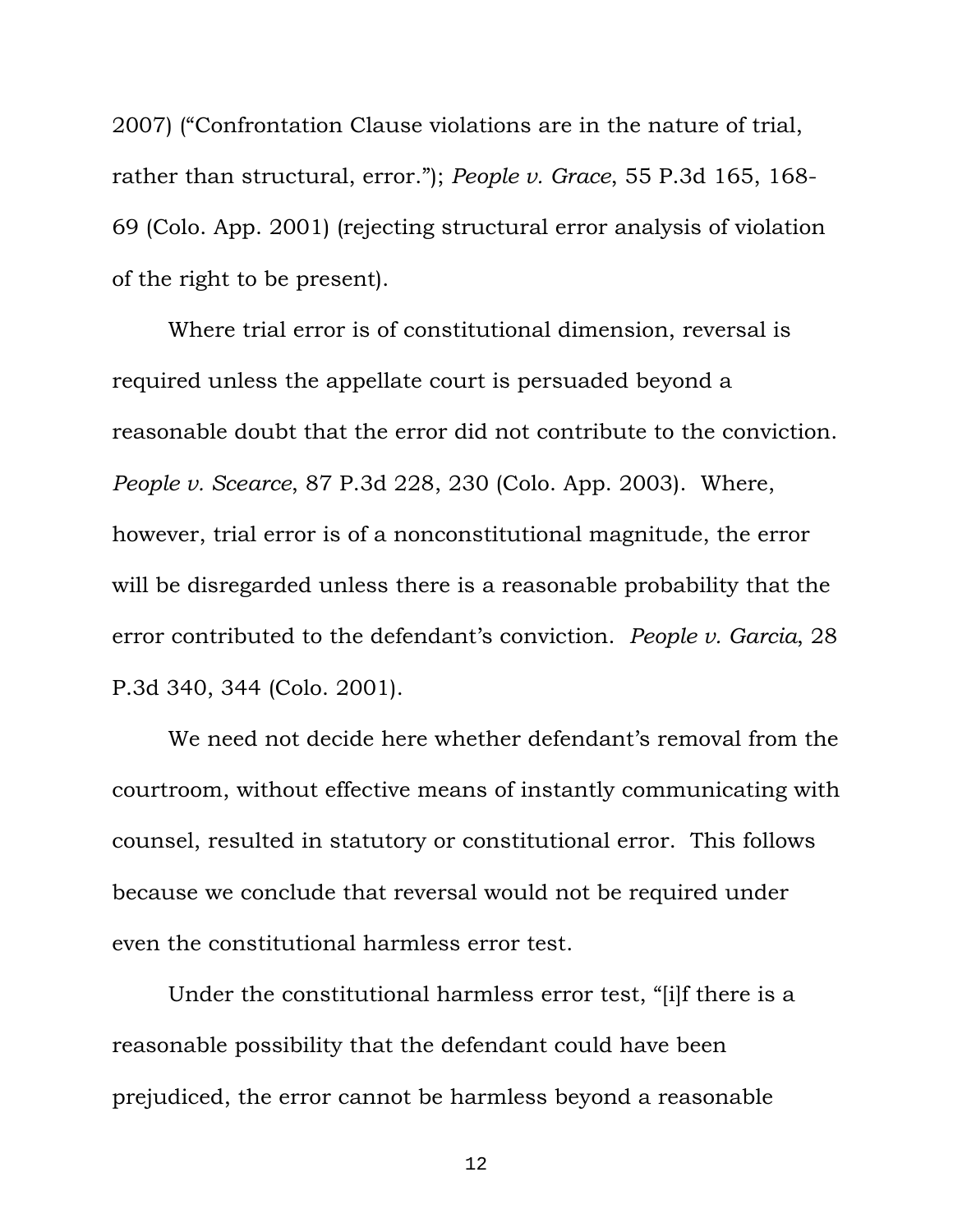doubt." *People v. Trujillo*, 114 P.3d 27, 32 (Colo. App. 2004). Conversely, an error "is harmless beyond a reasonable doubt 'if there is no reasonable possibility that it affected the guilty verdict.'" *People v. Chavez*, 190 P.3d 760, 765 (Colo. App. 2007) (quoting, in part, *Arteaga-Lansaw*, 159 P.3d at 110).

Defendant asserts that the procedure used by the court prejudiced her in two respects: (1) the jury likely drew an unfair inference from her removal from the courtroom, that is, that M.R. was afraid of her, and thus, she (defendant) was deserving of punishment; and (2) the lack of electronic communication with her attorney impaired her ability to provide additional facts that could have been used, or questions that could have asked, during M.R.'s cross-examination.

With respect to the first point, neither the abuse M.R. suffered, nor defendant's role in that abuse, was disputed. It was, then, readily apparent why, based on the undisputed evidence, M.R. may have been afraid of testifying in defendant's presence. As the jury was made aware, whether defendant was deserving of punishment depended on whether she acted under duress, an issue separate from whether M.R. had reason to be afraid. Thus, there was no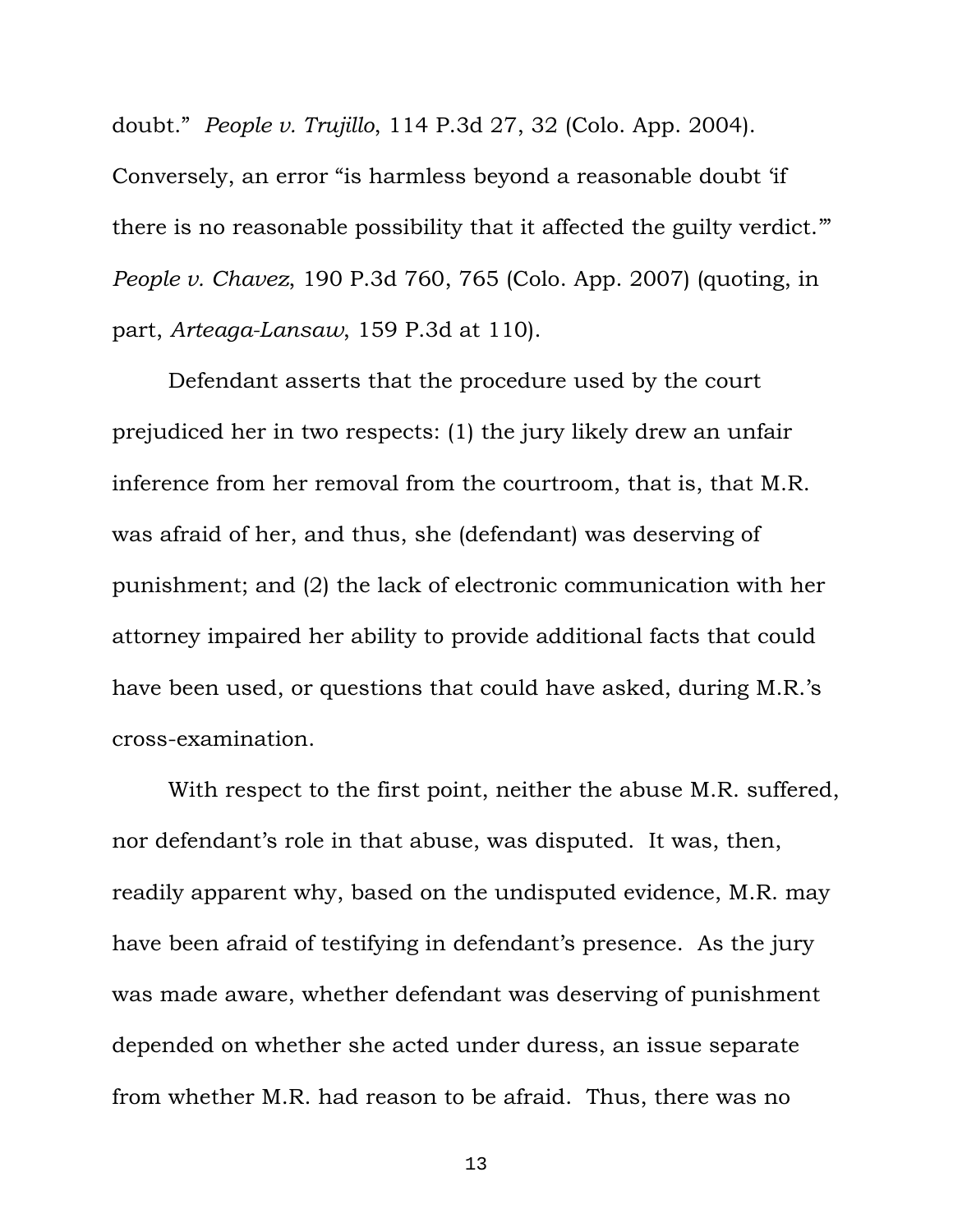undue risk of an unfair inference against defendant arising from the procedures used.

With respect to the second point, defense counsel never asked to consult with his client before concluding his cross-examination of M.R., and he made no record below regarding what additional facts he could have inquired about if he had been permitted constant electronic contact with his client.To the extent that defendant now suggests that she might have wanted to ask additional questions about the duration or severity of the abuse against her, we note that defense counsel did not specifically inquire as to the time frame in which M.R. observed the abuse against defendant and it appears from the record that M.R. had little, if any, knowledge of those facts.

We agree with defendant that M.R.'s testimony was critical in establishing the severity of the abuse to which defendant was subjected if she did not bring M.R. to her husband, as well as the duration and severity of the abuse defendant suffered overall. In this regard, we observe that the record of M.R's testimony reveals that she testified that (1) she knew defendant would be or was beaten if defendant did not participate in bringing M.R. to her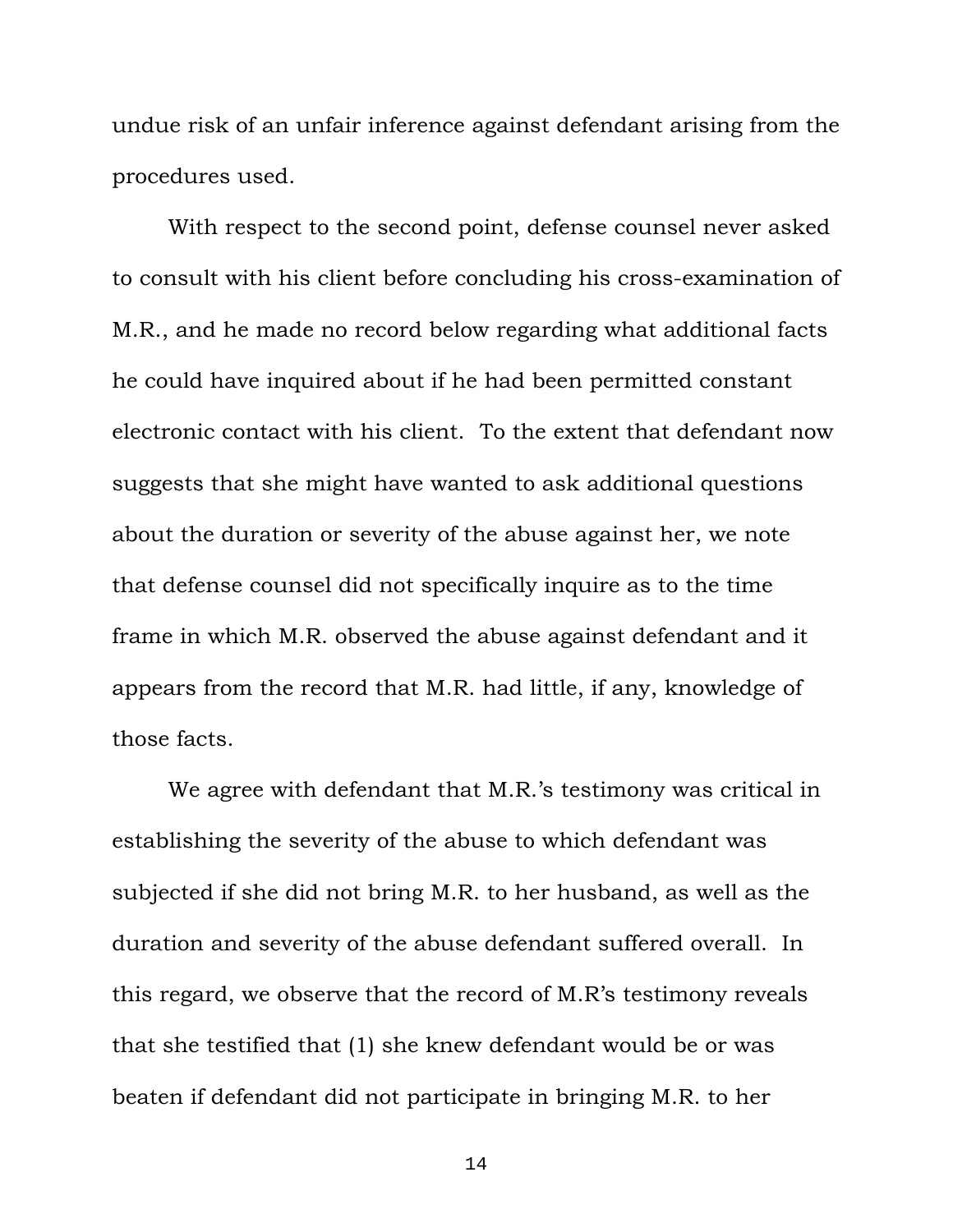father; (2) she was unaware of most of the specific instances of abuse perpetrated against defendant; and (3) she saw the husband hit defendant only "once or twice," but frequently saw bandages from "beatings" by the husband.

M.R.'s testimony, then, was consistent with defendant's theory of defense, and it does not appear that at any point defendant was unable to follow up with a question or confirm M.R.'s story prior to trial. Under these circumstances, we conclude that there was no reasonable possibility that the errors complained of here contributed to defendant's conviction in connection with the assaults on M.R. and, thus, that the errors were harmless beyond a reasonable doubt. *See*, *e.g.*, *Fletcher*, 768 N.E.2d at 80-81 (deprivation of electronic access to counsel harmless constitutional error where evidence at trial included two confessions by defendant, other witness testimony that was uncontroverted, and testimony of closed-circuit witness was cumulative).

Consequently, we conclude that reversal is not warranted on this ground.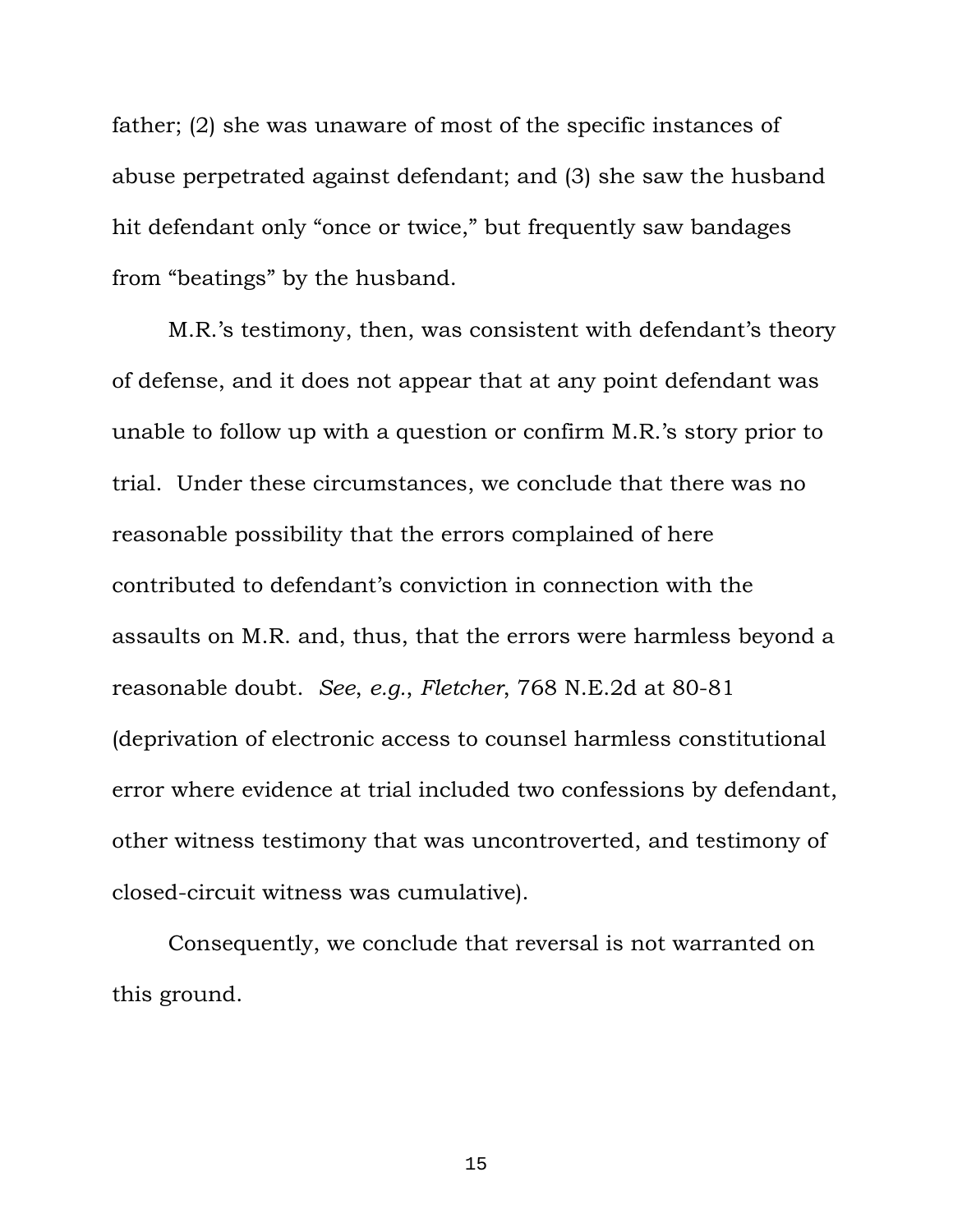# *II. Exclusion of Proffered Defense Evidence*

Defendant next contends that the trial court denied her constitutional right to present a defense by erroneously excluding (1) evidence that, in her husband's prior marriage, he had severely physically and sexually abused his family members, and (2) relevant expert testimony. We disagree.

## *A. Evidence of the Husband's Other Bad Acts*

Defendant moved to admit testimony from her husband's former wife and his daughter from his prior marriage regarding the abuse they both suffered at his hands. Defendant asserted that this evidence showed the husband's motive, intent, and modus operandi, and supported her defense of duress by showing a common plan or scheme on the part of the husband to control her.

Prior to trial, the court opined that hearsay evidence of the abuse of the former wife and other daughter was likely to come in through other witnesses. It reserved ruling, however, on whether the former wife and other daughter would be permitted to testify at trial.

When, during trial, the prosecution objected on hearsay grounds to testimony from defendant's son, M.H., about a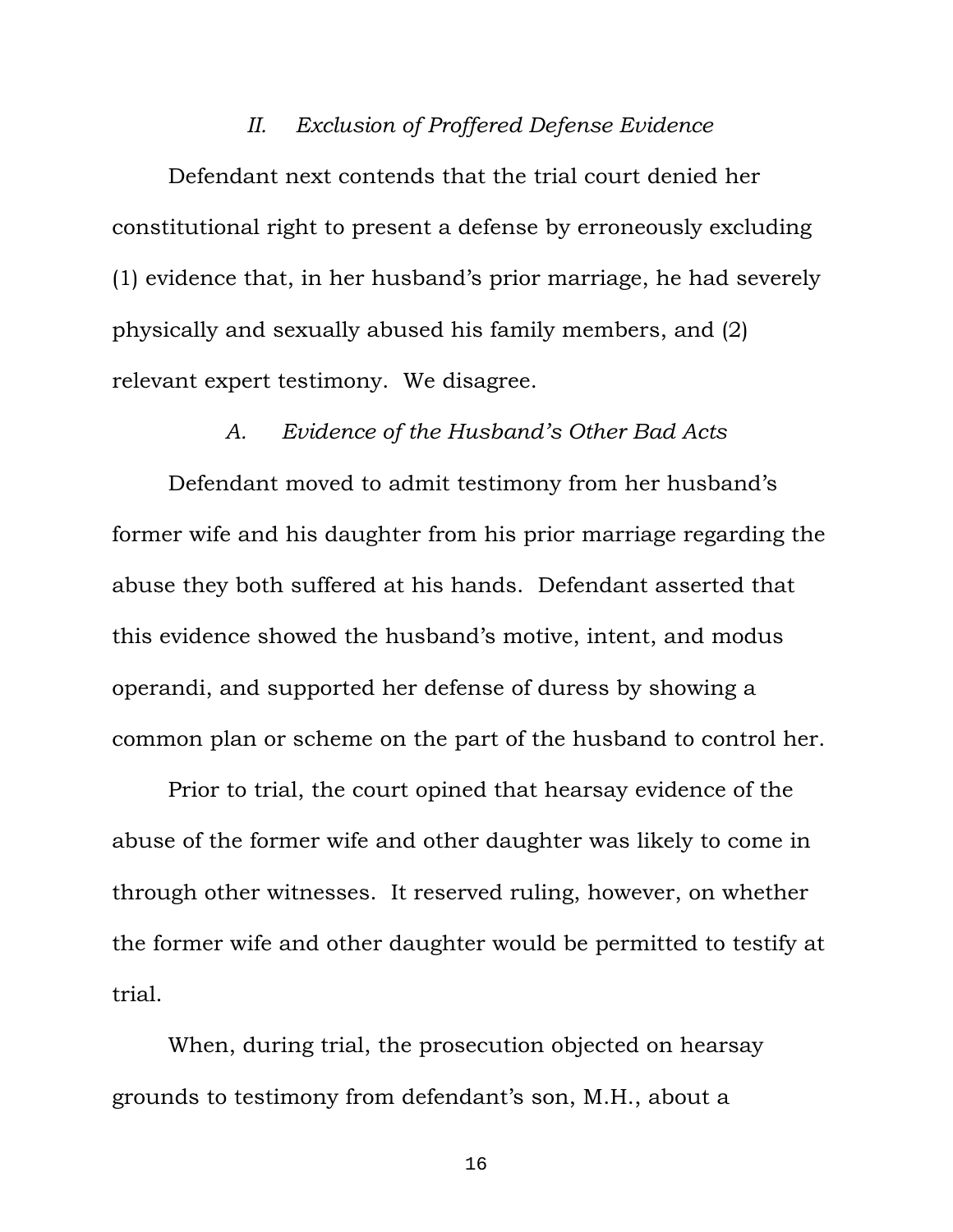conversation he had had with the husband's daughter from the prior marriage, defense counsel responded: "Well, the Court has indicated that peripherally, through other witnesses, these [other bad acts of defendant's husband] may come in. If it comes in through this witness, that will be the end of this issue, period."

The trial court overruled the prosecution's objection, and M.H. related what the daughter from the prior marriage told him of the sexual abuse she suffered and of her reluctance, out of fear of the husband, to report the abuse. Defendant never thereafter sought to call the daughter from the former marriage as a witness.

In our view, by telling the court that the other daughter's testimony would be unnecessary if M.H. were permitted to respond, and by failing to call the other daughter as a witness, defendant waived any claim of error arising from the other daughter's not testifying. *See*, *e.g.*, *United States v. Olano*, 507 U.S. 725, 733, 113 S.Ct. 1770, 1777, 123 L.Ed.2d 508 (1993) (distinguishing between "forfeited" and "waived" error; noting that waiver occurs when a defendant specifically removes claims from the trial court's consideration by intentionally "relinquishing or abandoning a known right"; and noting that a "waived" claim of error presents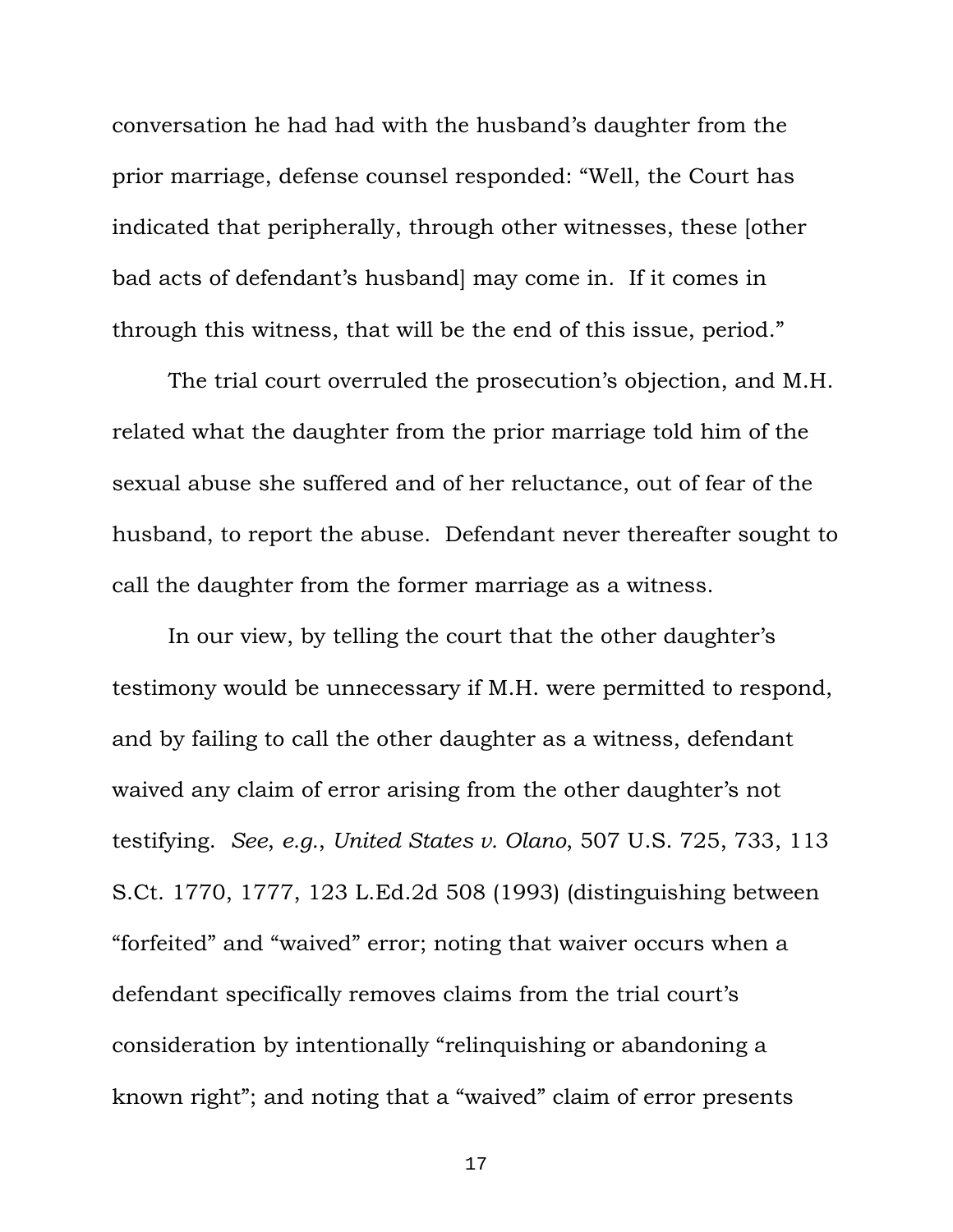nothing for an appellate court to review); *People v. Abeyta*, 923 P.2d 318, 321 (Colo. App. 1996) (where a defendant has waived a right, there is no error or omission by the court, and thus nothing for an appellate court to review).

Regarding the husband's abuse of his former wife, the prosecution cross-examined defendant on her knowledge of that subject. After the prosecution asked defendant whether the former wife had suffered abuse similar to hers, defense counsel argued that the former wife should then be allowed to testify to see if the abuse "was in fact . . . similar." The trial court responded that "[defense counsel] was welcome to [his] opinion." Defendant neither brought the matter up again nor sought thereafter to call the former wife as a witness.

In our view, the trial court's remark about defense counsel being "welcome to [his] opinion" was ambiguous. Because the court had withheld ruling on the admissibility of the former wife's testimony, it was incumbent upon defendant to press for a definitive ruling before being able to claim on appeal that the court somehow erred. *See Feldstein v. People*, 159 Colo. 107, 111, 410 P.2d 188, 191 (1966) ("[I]t is incumbent on the moving party to see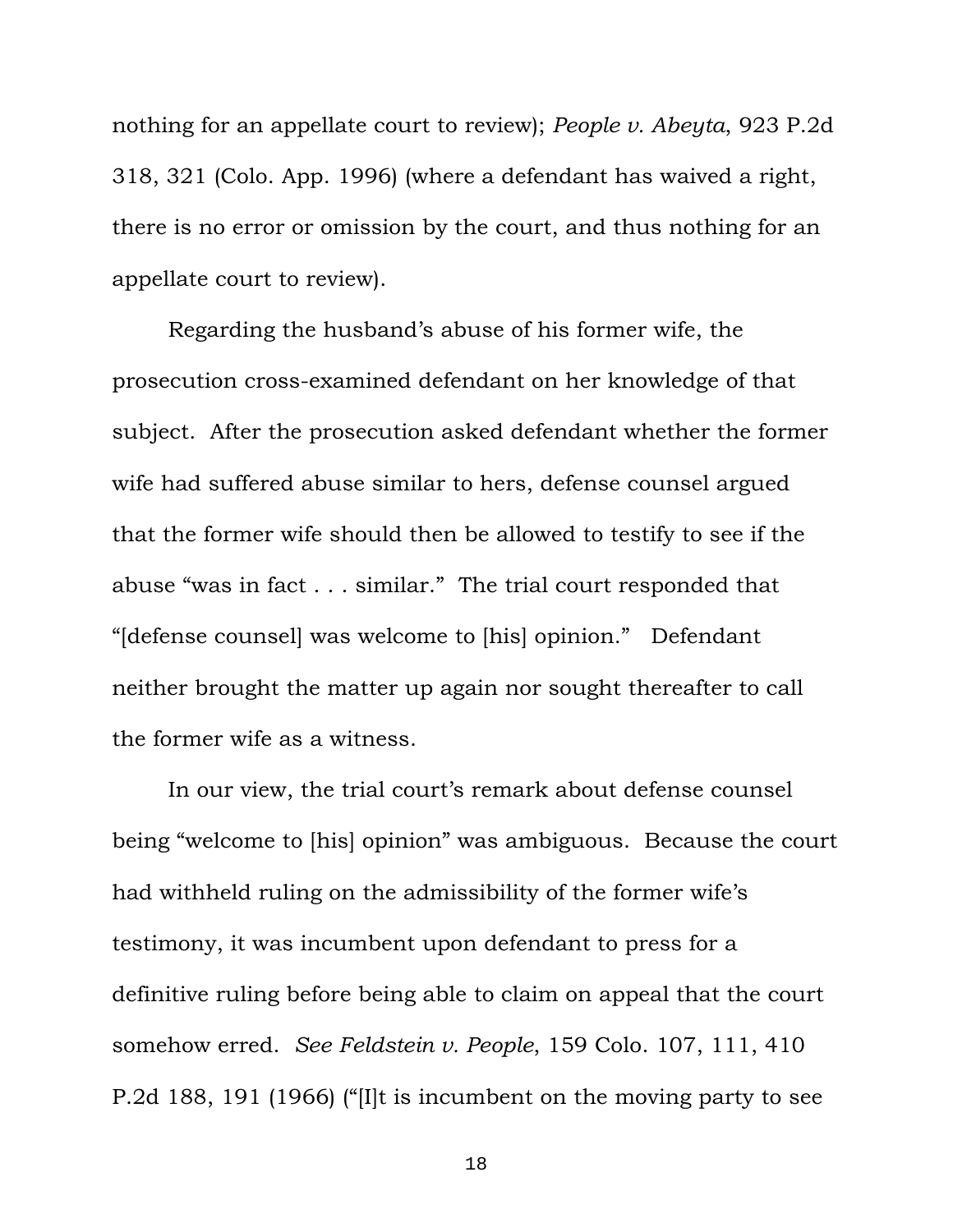to it that the court rules on the matter he urges. The trial court should be afforded the opportunity to so rule; otherwise, the matter will ordinarily not be considered on writ of error."), *abrogated on other grounds by Deeds v. People*, 747 P.2d 1266 (Colo. 1987); *People v. Young*, 923 P.2d 145, 149 (Colo. App. 1995) ("because he failed to request [from the trial court] a ruling on this issue, defendant has waived it on appeal").

In any event, we perceive no error.

Few rights are more fundamental than the right of the accused to put before the jury evidence that might influence the determination of guilt. *People v. Richards*, 795 P.2d 1343, 1345 (Colo. App. 1989). However, the right to present a defense is not absolute; it requires only that the accused be permitted to introduce all relevant and admissible evidence. *People v. Harris*, 43 P.3d 221, 227 (Colo. 2002); *see Taylor v. Illinois*, 484 U.S. 400, 410, 108 S.Ct. 646, 653, 98 L.Ed.2d 798 (1988) ("The accused does not have an unfettered right to offer [evidence] that is incompetent, privileged, or otherwise inadmissible under standard rules of evidence.").

In *People v. Bueno*, 626 P.2d 1167, 1169-70 (Colo. App. 1981), a division of this court held that, "[s]ubject to Colorado Rule of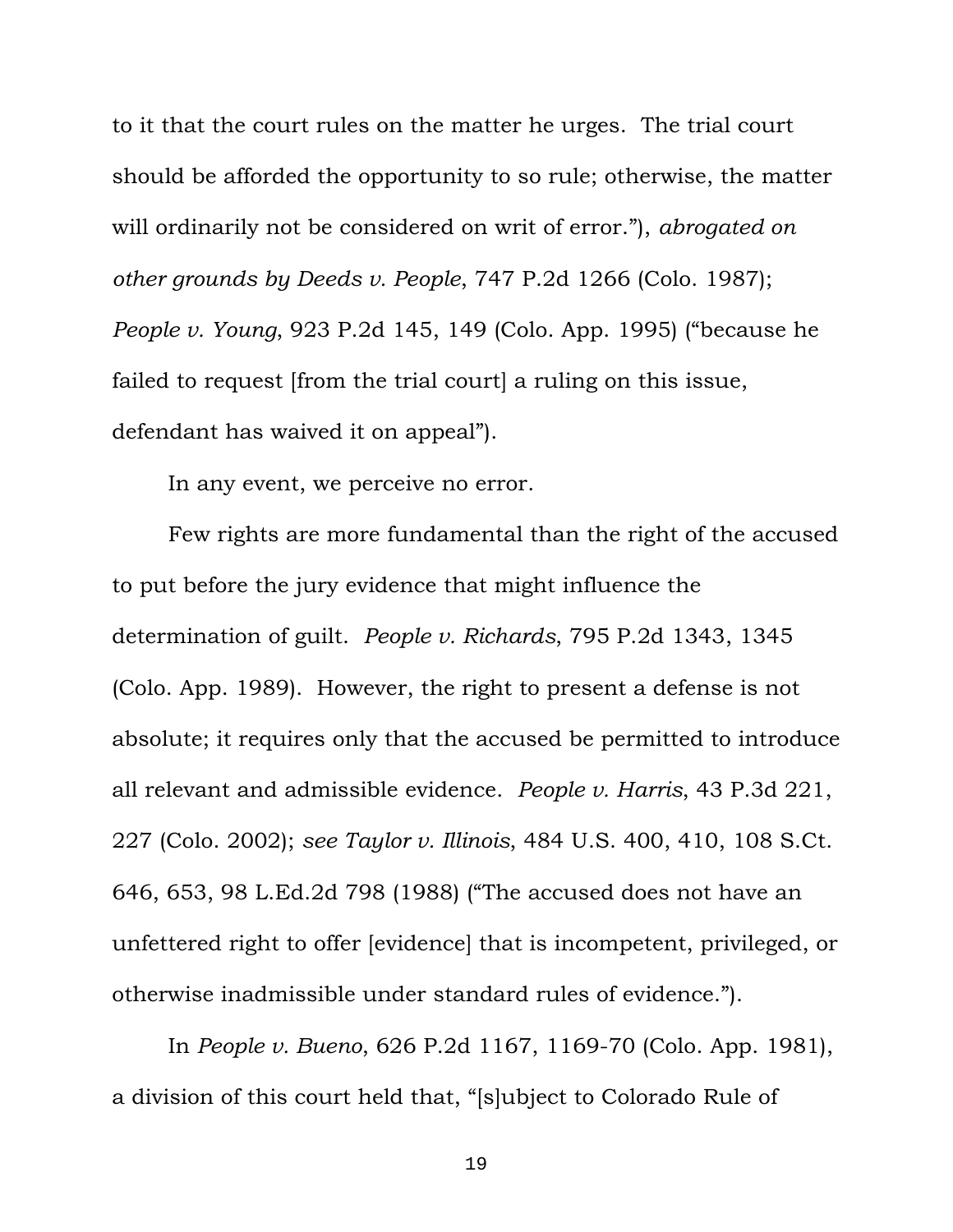Evidence 403 and the general rules of admissibility, . . . when offered by the defendant, evidence of similar transactions is admissible so long as it is relevant to the guilt or innocence of the accused." *See also People v. Muniz*, 190 P.3d 774, 780 (Colo. App. 2008) (discussing *Bueno* and the admissibility of alternative suspect evidence).

Evidence is relevant if it tends to make the existence of any fact of consequence to the determination of the action more probable or less probable than it would be without the evidence. CRE 401. Even relevant evidence is excludable, however, when "its probative value is substantially outweighed by the danger of unfair prejudice, confusion of the issues, or misleading the jury, or by considerations of undue delay, waste of time, or needless presentation of cumulative evidence." CRE 403.

Trial courts have considerable discretion not only in determining whether evidence has logical relevance, by tending to prove a material fact, *see* CRE 401, but also in balancing the probative value of evidence against the countervailing policy considerations of CRE 403. *People v. Saiz*, 32 P.3d 441, 446 (Colo. 2001). A court abuses its discretion when its decision is manifestly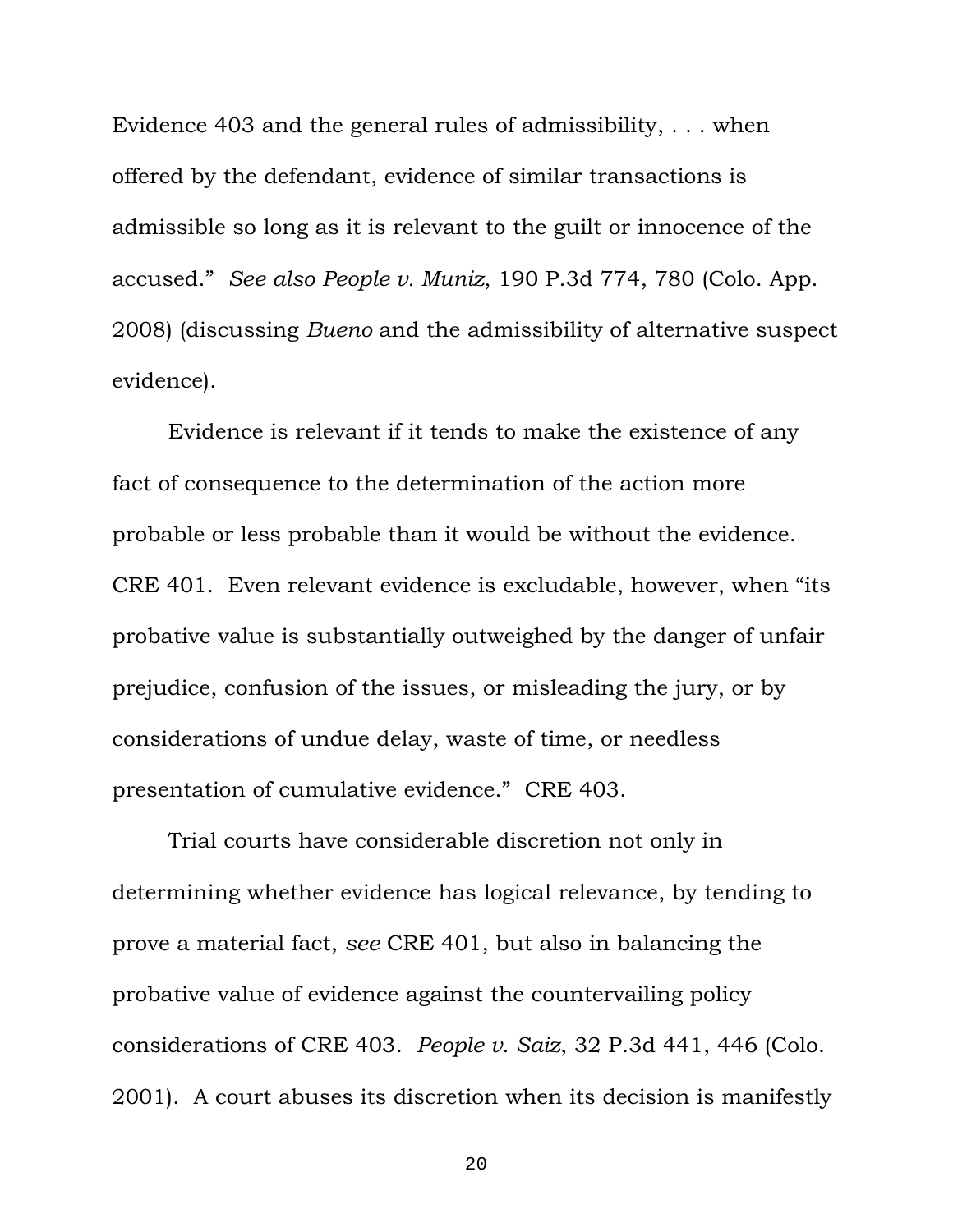arbitrary, unreasonable, or unfair, or based on an erroneous understanding or application of the law. *Muniz*, 190 P.3d at 781.

Here, we perceive no abuse of the trial court's discretion. Defendant testified, without contradiction from the prosecution, that she (1) knew her husband beat his former wife; (2) saw the bruises on the former wife; (3) knew the bruises were a result of abuse perpetrated by her husband; (4) was aware that the former wife had also been chained to the bed; (5) knew her husband had been arrested on domestic violence charges for abuse perpetrated against the former wife; and (6) was aware of this abuse while she was having a relationship with, and before she married, her husband.

Defendant filed a written statement that provided the trial court with a detailed description of the former wife's proposed testimony. Based on this offer of proof, it appears her testimony would have been largely cumulative of the matters testified to by defendant. Indeed, under that offer, the only additional matters to which the former wife would have testified were specific instances and methods in which defendant's husband had abused her. We, like the trial court, conclude that this additional evidence would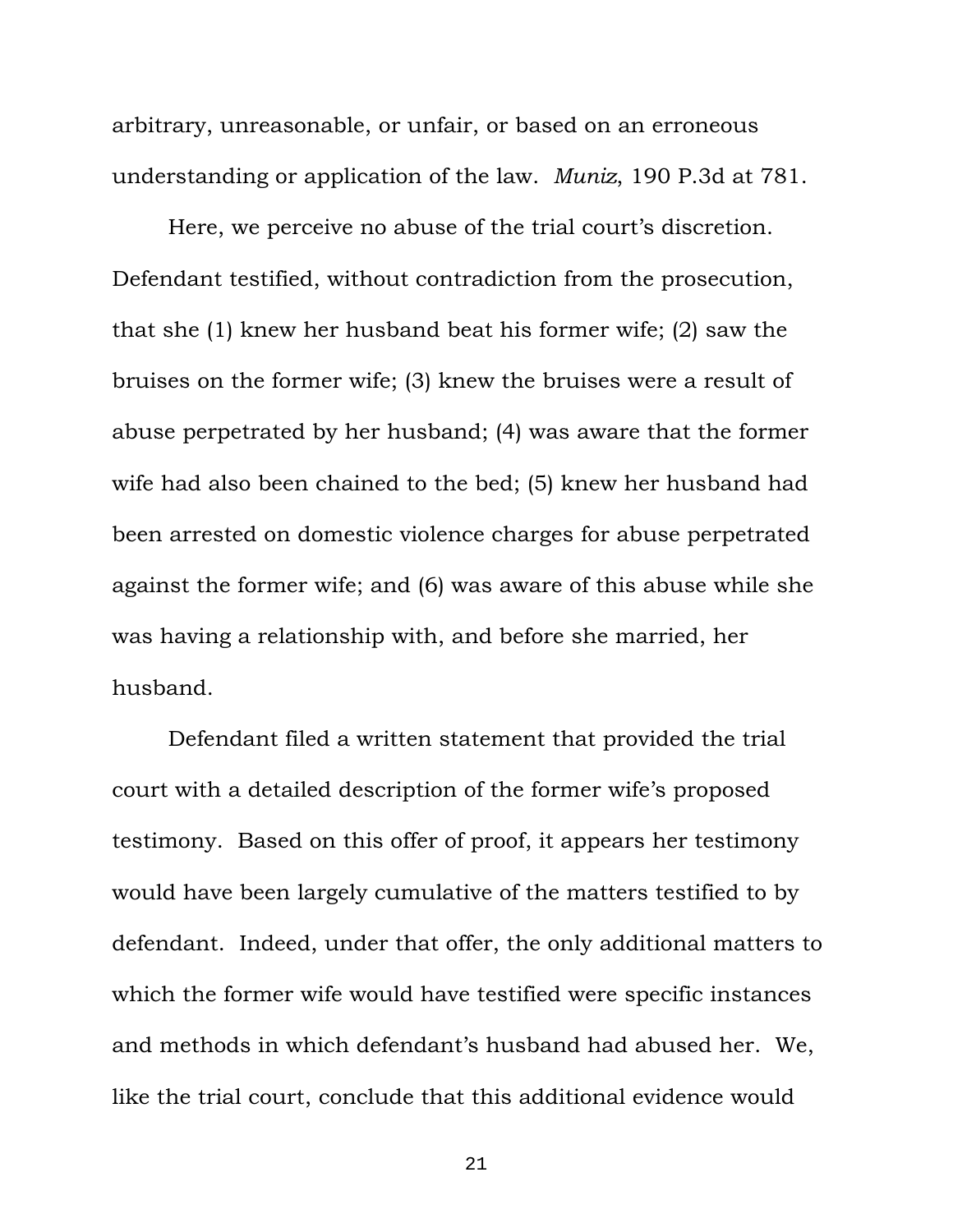have had no purpose other than to inflame, distract, or confuse the jury and, as such, it was excludable under CRE 403.

In so concluding, we necessarily reject defendant's assertion that the former wife's testimony was necessary to corroborate defendant's position that she (defendant) suffered severe abuse throughout the entirety of her marriage to her husband. There was no indication in any offer of proof that the former wife would testify to the duration or sustained severity of her abuse. Without this type of testimony, there was no independent corroborative purpose to be served, beyond that which the jury could glean from defendant's testimony about the abuse of the former wife.

Thus, we perceive no error from any exclusion of the former wife's testimony.

## *B. Expert Testimony*

We also reject defendant's assertion that the trial court improperly excluded expert witness testimony.

Defendant presented an expert to testify generally on the subject of battered woman syndrome. The prosecution crossexamined the expert. On redirect examination, defendant asked the expert whether she could envision certain situations in which a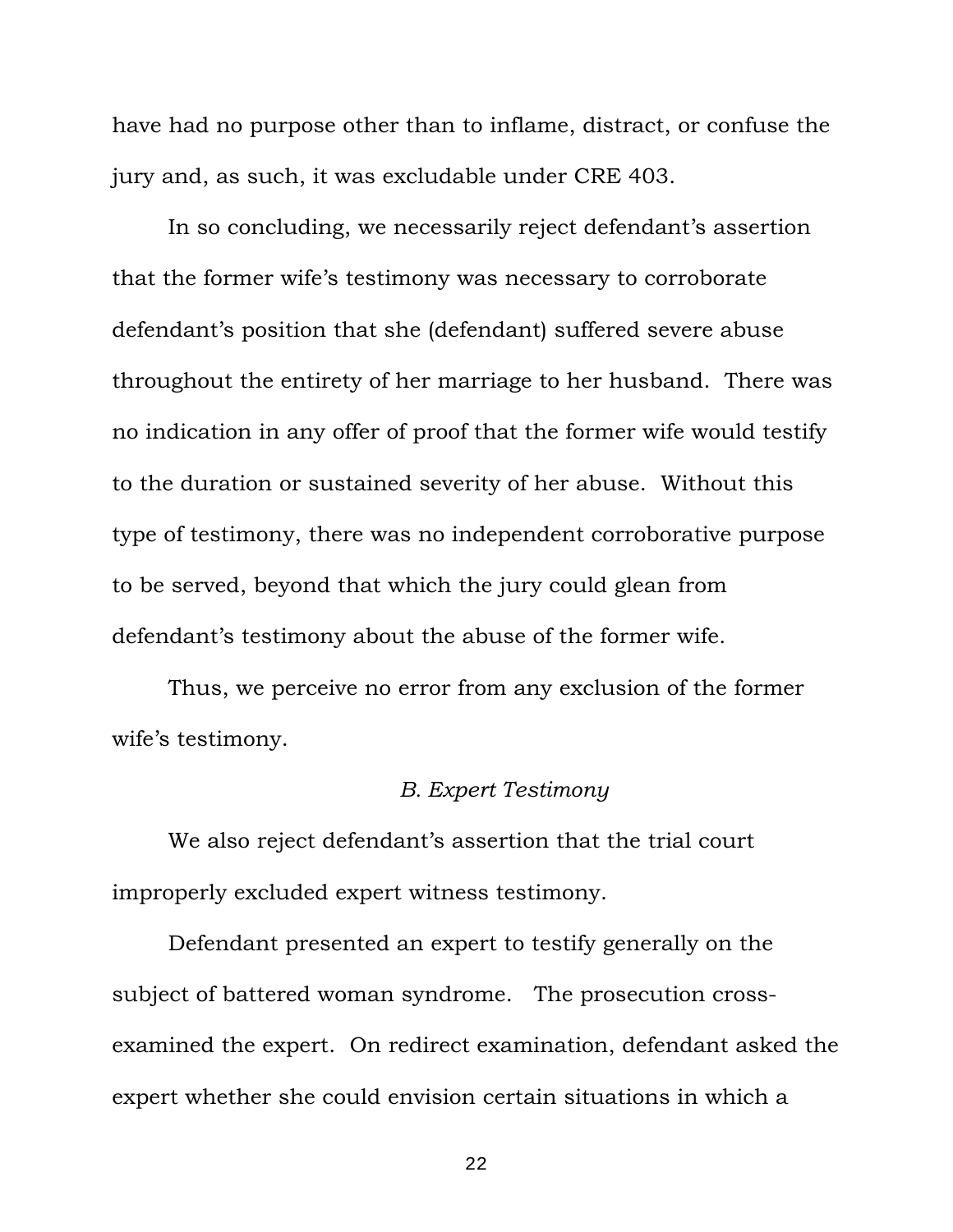person was so abused and damaged that he or she would engage in conduct at the direction of another person out of fear of the use of force. The prosecutor objected, and the trial court sustained the objection on the following grounds: (1) the question was outside the scope of the prosecutor's cross-examination; (2) the expert had not been shown to be aware of the specific facts of the case; and (3) any opinion by the expert in this area had not properly been disclosed to the prosecution.

The trial court has discretion to determine the scope and limits of redirect examination, CRE 401, 403, 611; *People v. Gomez*, 632 P.2d 586, 593 (Colo. 1981), and to prohibit a party from introducing material that was not properly disclosed. *People v. Pagan*, 165 P.3d 724, 726 (Colo. App. 2006).

In her opening brief, defendant does not argue the merits of the trial court's ruling; rather, she simply argues that she was entitled, as a matter of constitutional right, to present evidence relevant to her defense. As indicated earlier, the right to present a defense is not absolute and may be conditioned upon adherence to the rules of evidence. Defendant does not argue an abuse of discretion, and we perceive none, with respect to limiting redirect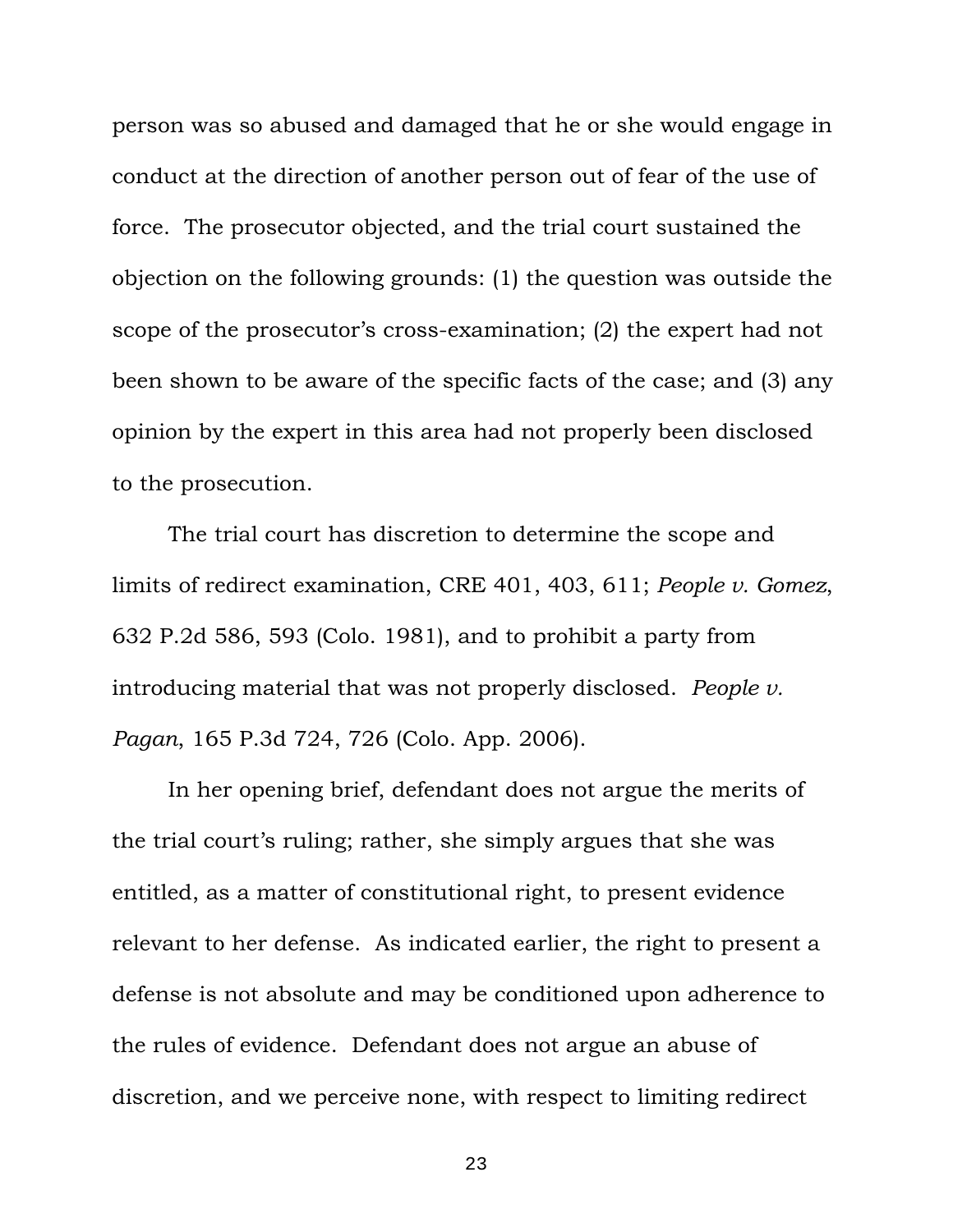examination or precluding inquiry into nondisclosed matters of expert opinion. Moreover, another expert testified that defendant acted under duress.

We therefore perceive no error in the court's ruling.

# *III. Judicial Bias*

Defendant contends that the trial court's comments during the trial, its questioning of two witnesses, and the manner in which it sustained the prosecutor's objection to the question posed to the expert displayed its partiality towards the prosecution. We are not persuaded.

Defendant relies on the following:

- At one point, the trial court warned the parties -- in what defendant's counsel described on the record as an angry tone -- to stop "wallowing in minutia" and to "get real and get some substantive testimony."
- Following examination of one of defendant's domestic violence expert witnesses, the trial court asked the witness, without any objection, if the defense of duress would apply if the husband had "trained [defendant] to use a high powered rifle and shoot innocent people while the children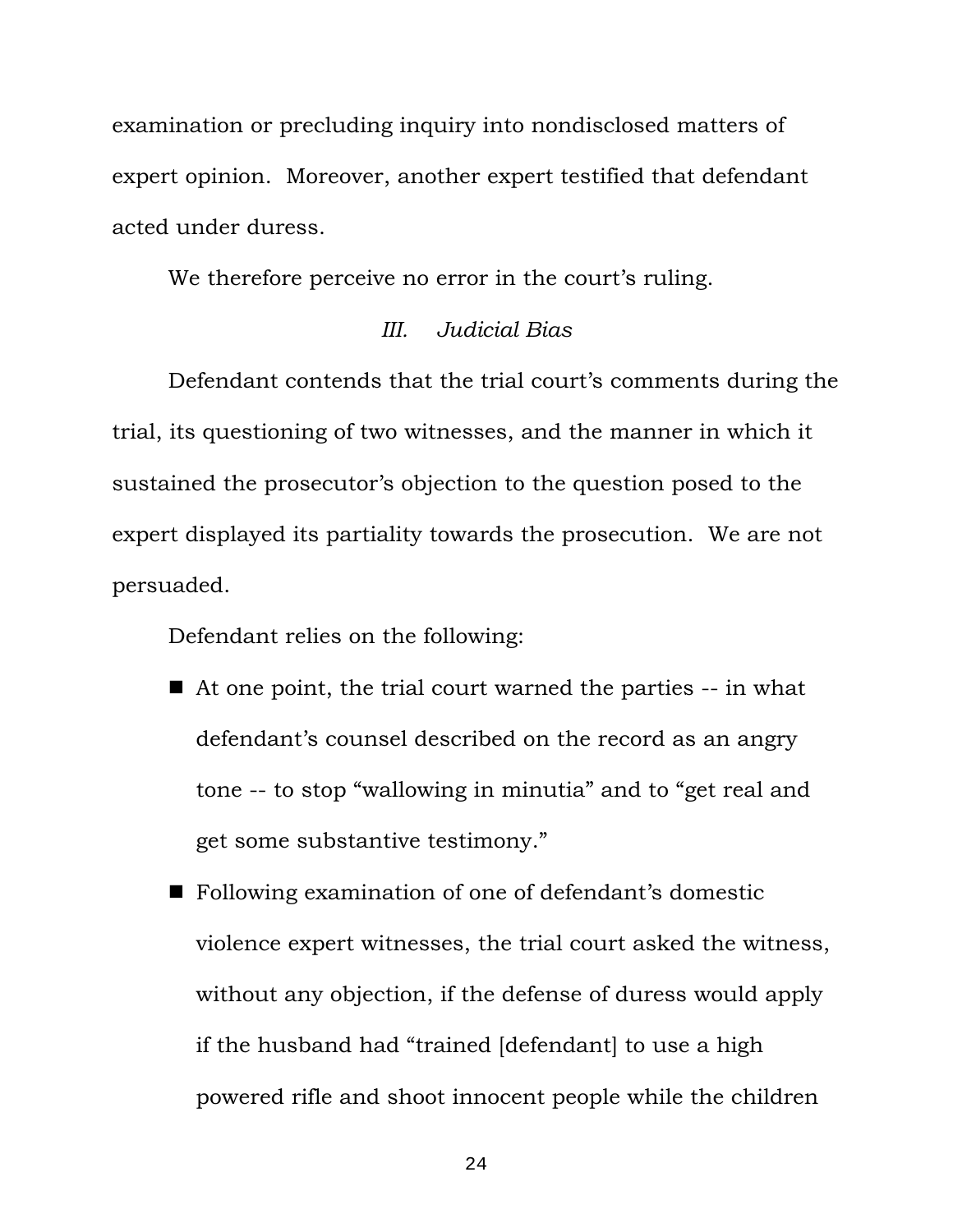remained in the house and that if she did not do this he would kill the children?" (The expert answered, "yes.") The trial court then asked the witness, again without objection, whether, given the increase in the severity of the abuse over time, the duress defense would still apply if the abuse against the children had started earlier in the marriage. (The expert answered it would.)

- $\blacksquare$  The trial court also questioned a police officer, without any objection, as to whether a pillow found in defendant's home by police officers investigating a domestic violence complaint was used to smother defendant or muffle her screams. (The police officer indicated that the pillow had been used to do both.)
- Defendant's counsel claimed, on the record, that the trial court "exhibited an attitude of exasperation and impatience" in precluding her redirect examination of her expert about a matter which had not been raised on direct or crossexamination.

A trial judge must be free of any bias, prejudice, or interest directed toward any party or witness, and must avoid making rude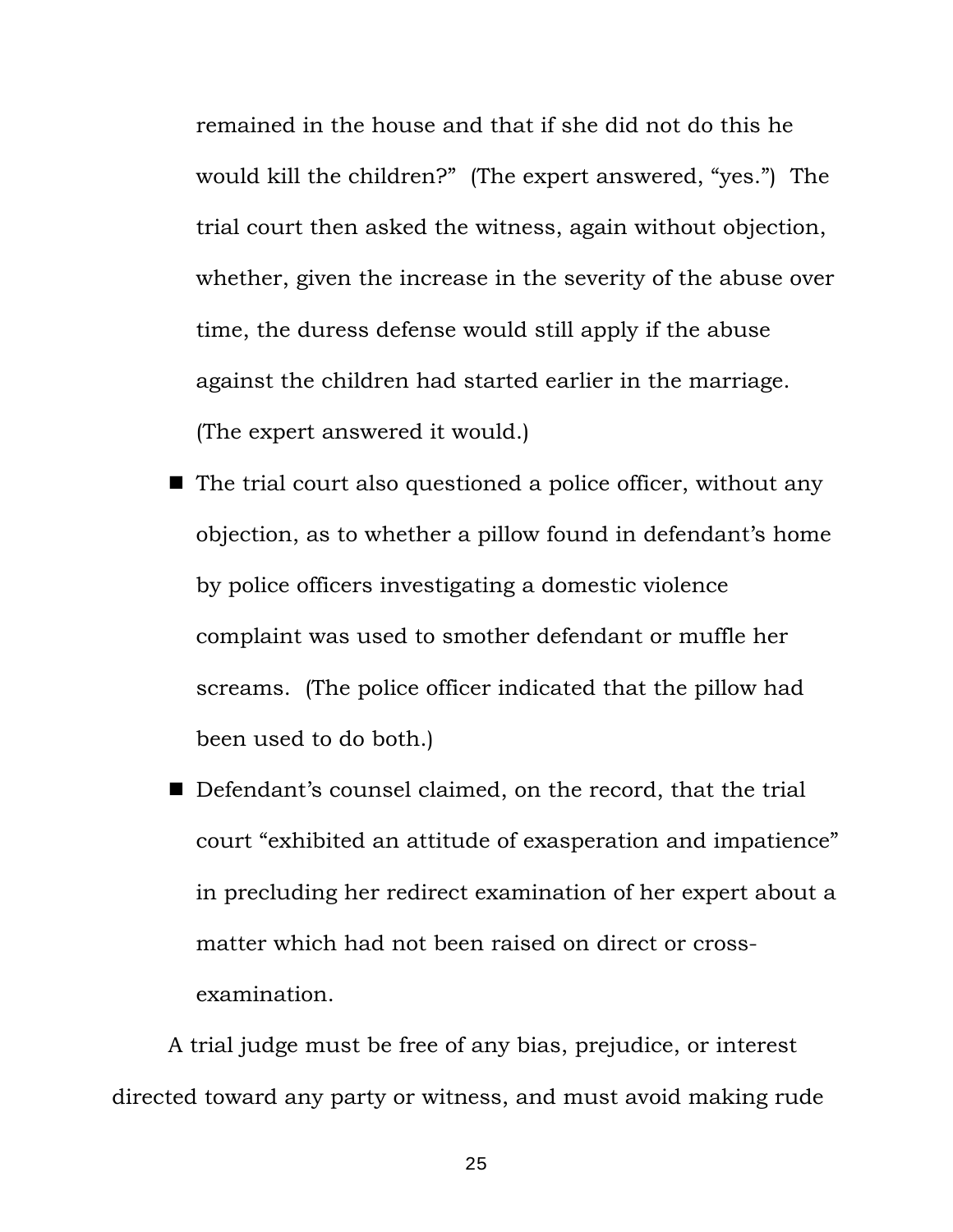comments or entering into discussions showing irritation in the presence of the jury. *People v. Drake*, 748 P.2d 1237, 1249 (Colo. 1988); *People v. Vialpando*, 809 P.2d 1082, 1084 (Colo. App. 1990). A trial court judge has wide discretion in conducting a trial, but "must exercise restraint over his or her conduct and statements to maintain an impartial forum." *People v. Coria*, 937 P.2d 386, 391 (Colo. 1997).

Comments that cause counsel disappointment, discomfort, or embarrassment in the presence of the jury, without a showing of prejudice, rarely constitute a deprivation of a fair trial. *Id*. at 391- 92. Casual remarks by the trial court while passing on objections to testimony do not constitute reversible error unless they reflect adversely upon the defendant or upon the issue of his or her guilt or innocence. *People v. Corbett*, 199 Colo. 490, 496, 611 P.2d 965, 969 (1980).

A trial court has the prerogative and, at times, the duty to question witnesses called by a party. CRE 614(b) (trial court may interrogate witnesses); *People v. Ray*, 640 P.2d 262, 264 (Colo. App. 1981). However, when a trial judge elects to raise matters to promote a just determination of a trial, the judge must take "great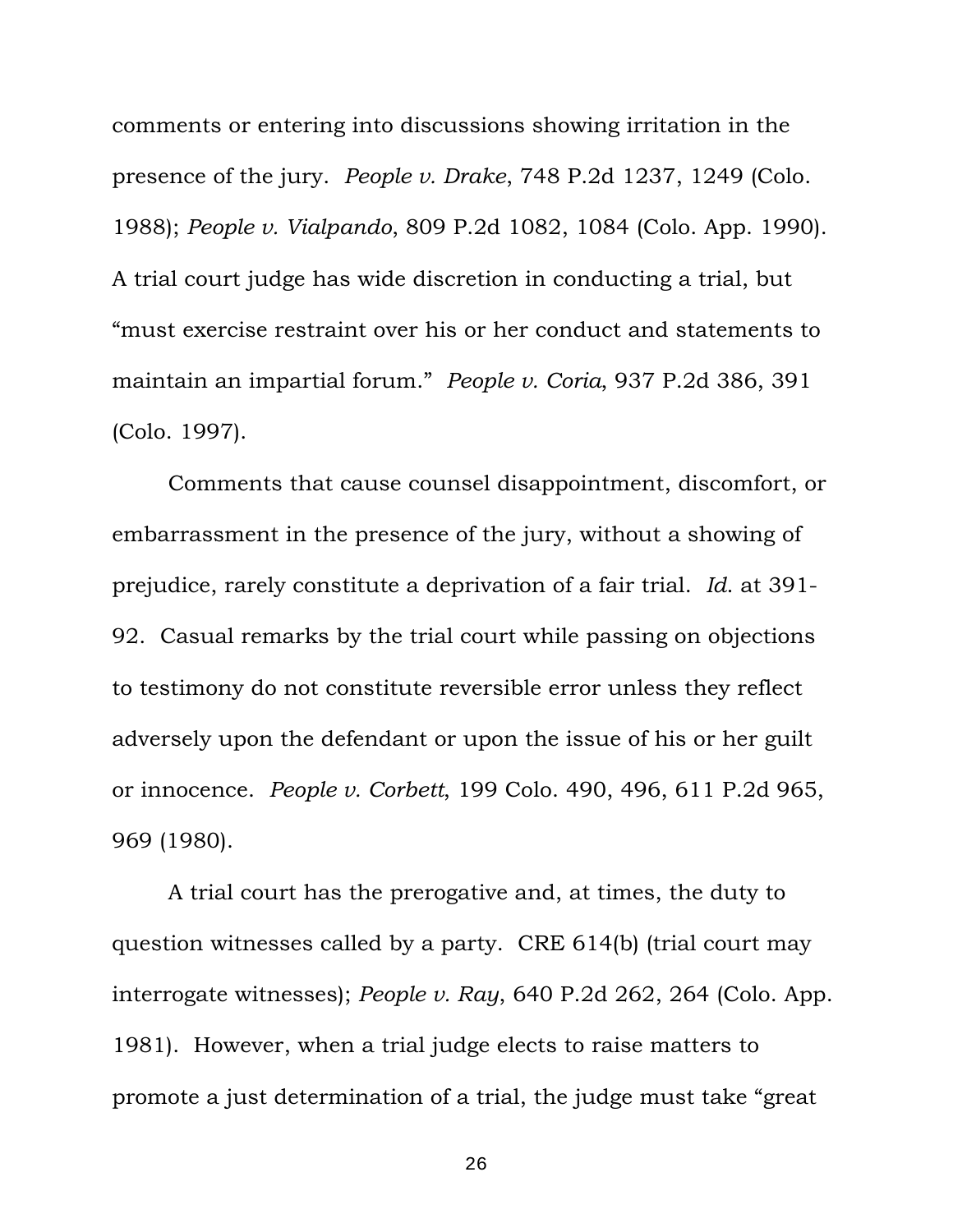care to insure that he [or she] does not become an advocate," *People v. Adler*, 629 P.2d 569, 573 (Colo. 1981), and the purpose of the questions must be to further develop the truth and to clarify testimony already given, *Ray*, 640 P.2d at 264.

With respect to comments, questions, and ultimately, even a judge's demeanor, more than mere speculation concerning the possibility of prejudice must be demonstrated to warrant a reversal; the record must clearly establish bias. The test is whether the trial judge's conduct so departed from the required impartiality as to deny the defendant a fair trial. *Coria*, 937 P.2d at 391 (court's comments); *Adler*, 629 P.2d at 572 (court's questions); *Ray*, 640 P.2d at 264 (same).

In our view, the trial judge's conduct did not so depart from the required impartiality as to deny defendant a fair trial:

> ■ The judge's comments were directed at both defense counsel and the prosecution. Neither of these comments reflected adversely on defendant; rather, they were directed at the attorneys and the attorneys' conduct in the courtroom and indicated the court's desire to keep the proceedings moving along.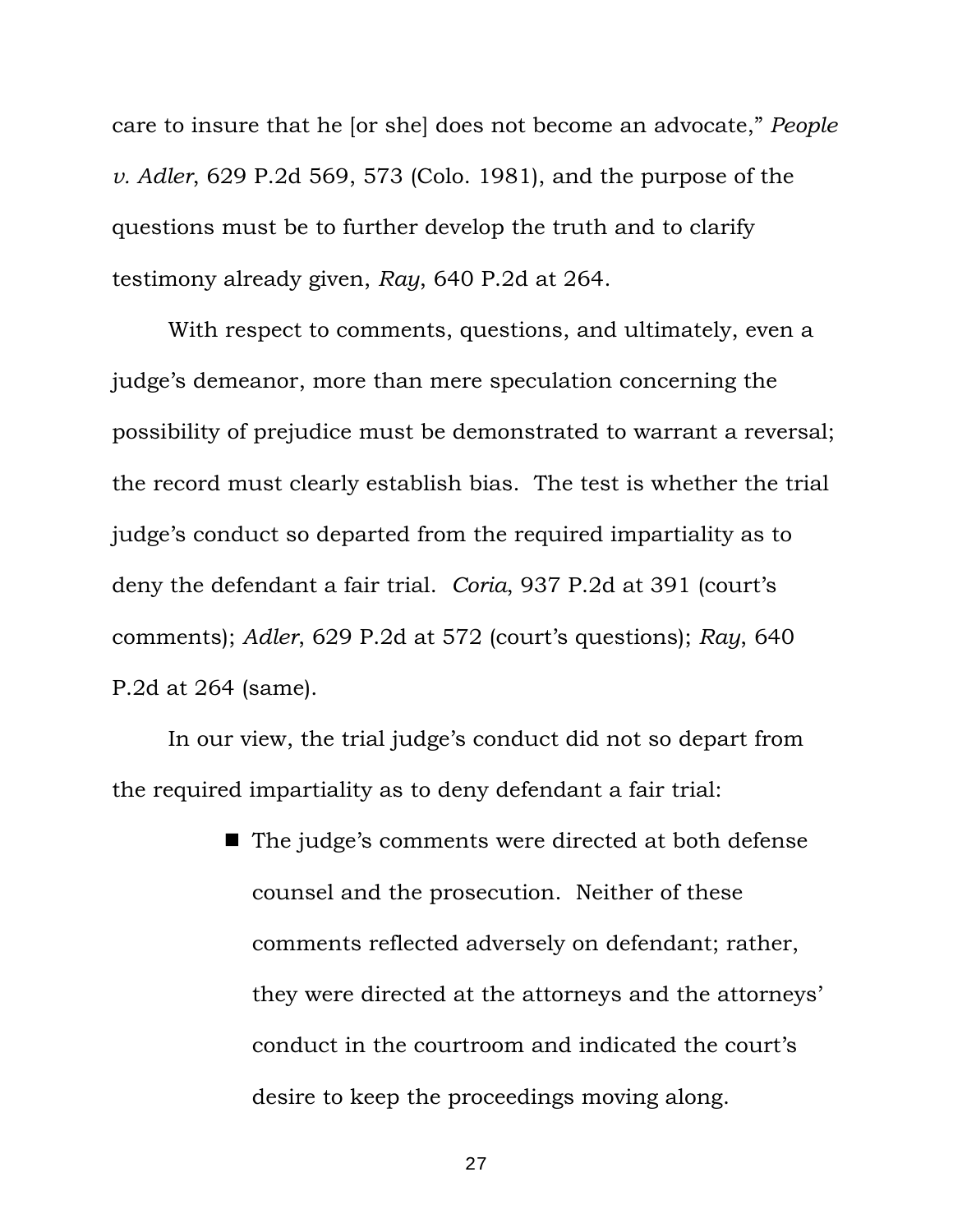- The judge's questions were aimed at further developing the testimony of the witnesses, and were merely cumulative of and intended to clarify testimony previously elicited. It is not at all apparent to us that the questions were slanted toward one side or the other; indeed, the answers given to those questions appear to have been favorable to the defense.
- Under the circumstances, involving an emotionallycharged atmosphere with highly contentious parties, and under the pressure of a heavy docket, a display of irritation or frustration on the part of the judge would not warrant reversal. *See Drake*, 748 P.2d at 1249 ("The record in this case does reveal incidents of trial court comments to defense counsel that were rude, and some discussions with defense witnesses that evidenced irritation. . . . We cannot say, however, that the record as a whole establishes that bent of mind against the defendant or his attorney that warrants a finding of bias  $\dots$ .").